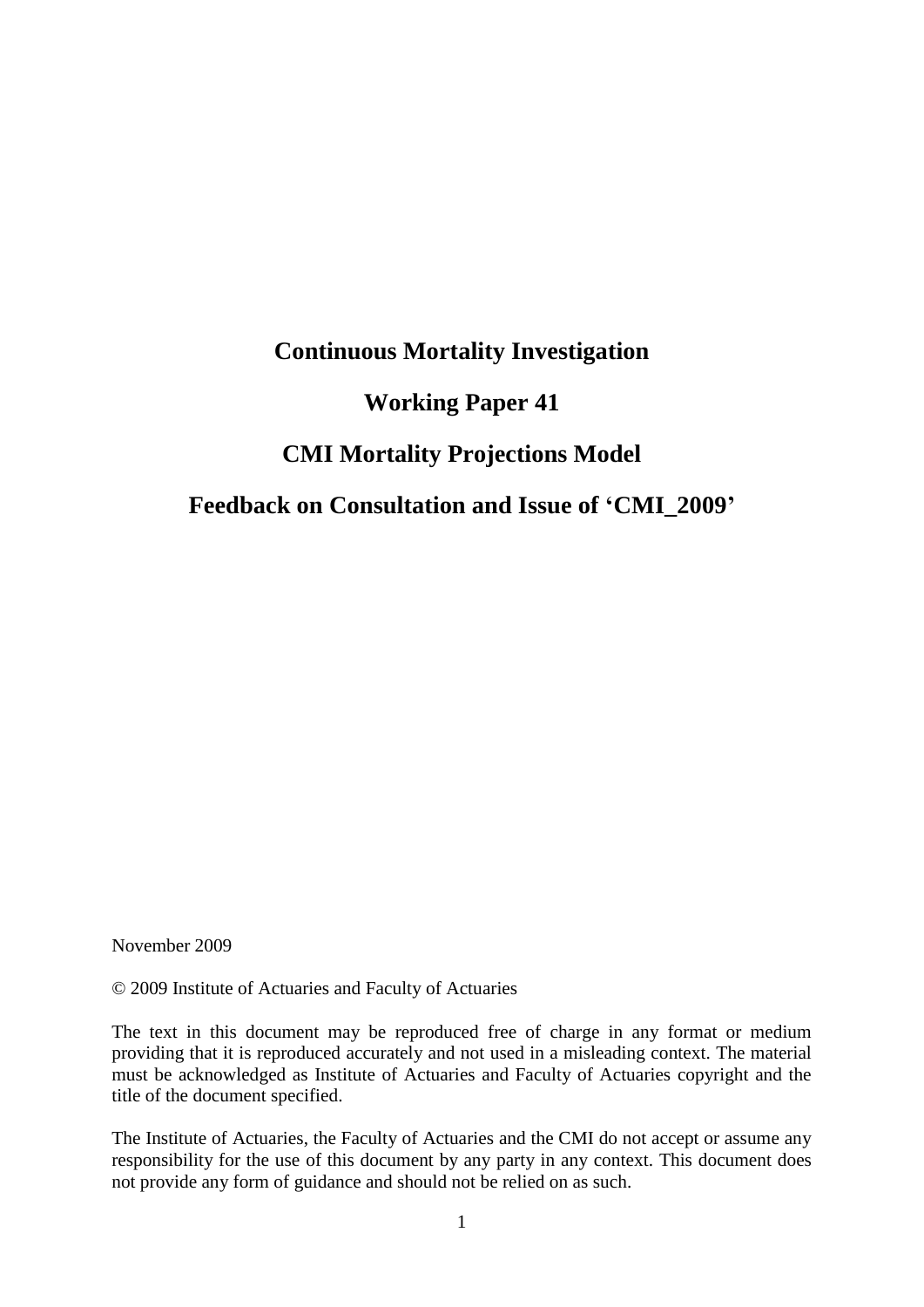## <span id="page-1-0"></span>**Executive Summary**

The CMI published a prototype Mortality Projections Model (CPMv0.0) in June 2009 for consultation. The prototype Model was accompanied by its User Guide and two CMI Working Papers: Working Paper 38 provided an overview of the Model and set out specific questions for the consultation; Working Paper 39 detailed further analysis to help inform the setting of parameter values for the Model.

Consultation meetings were held in Edinburgh and London in July 2009 and over 30 written responses to the consultation were received. The CMI is grateful to all those who contributed.

This Working Paper summarises the responses to each of the consultation questions posed in CMI Working Paper 38, together with the Working Party"s comments and details of the actions taken.

The key messages emerging through the consultation exercise were:-

- There was strong support for the CMI's development of the Model and a widespread intention to use it.
- There was general support for the broad structure and key features of the Model, with the (minority) calls for changes roughly balanced either side of the prototype design.
- There was majority support for the default values given to parameters, although material debate will persist, particularly on the use of population (rather than insured or pensioner) data for estimating initial rates of mortality improvement, and on the methodology of convergence from "initial" to "long-term" rates of improvement.
- There were many calls for further research, especially on the potential variation in initial rates of mortality improvement across population sub-groups, and on the long-term rate.
- On balance, respondents expressed a desire for an annual review of the Model against emerging data, but more stability in respect of the Model structure and 'benchmark' projections.
- The depth and quality of research work presented in the Working Papers was warmly welcomed.

The Model has been updated and the first live version of the Model has been published alongside this paper, together with a User Guide and a set of parameter sensitivity test results.

The structure of the Model has been left broadly unchanged from the prototype version. However, the default parameters contained in the Model have been updated to reflect the publication of England & Wales population mortality data for calendar year 2008.

As a result default Initial Rates of Mortality Improvement have slightly reduced in general from those published in the prototype version, and accordingly Core Projections generated by the new version of the Model produce life expectancies and annuity values which are marginally lower than those produced by the prototype Model (with other parameters held constant).

In addition, the naming convention has been revised: the first live version of the Model will be referred to as 'CMI\_2009' rather than 'CPMv1.0'.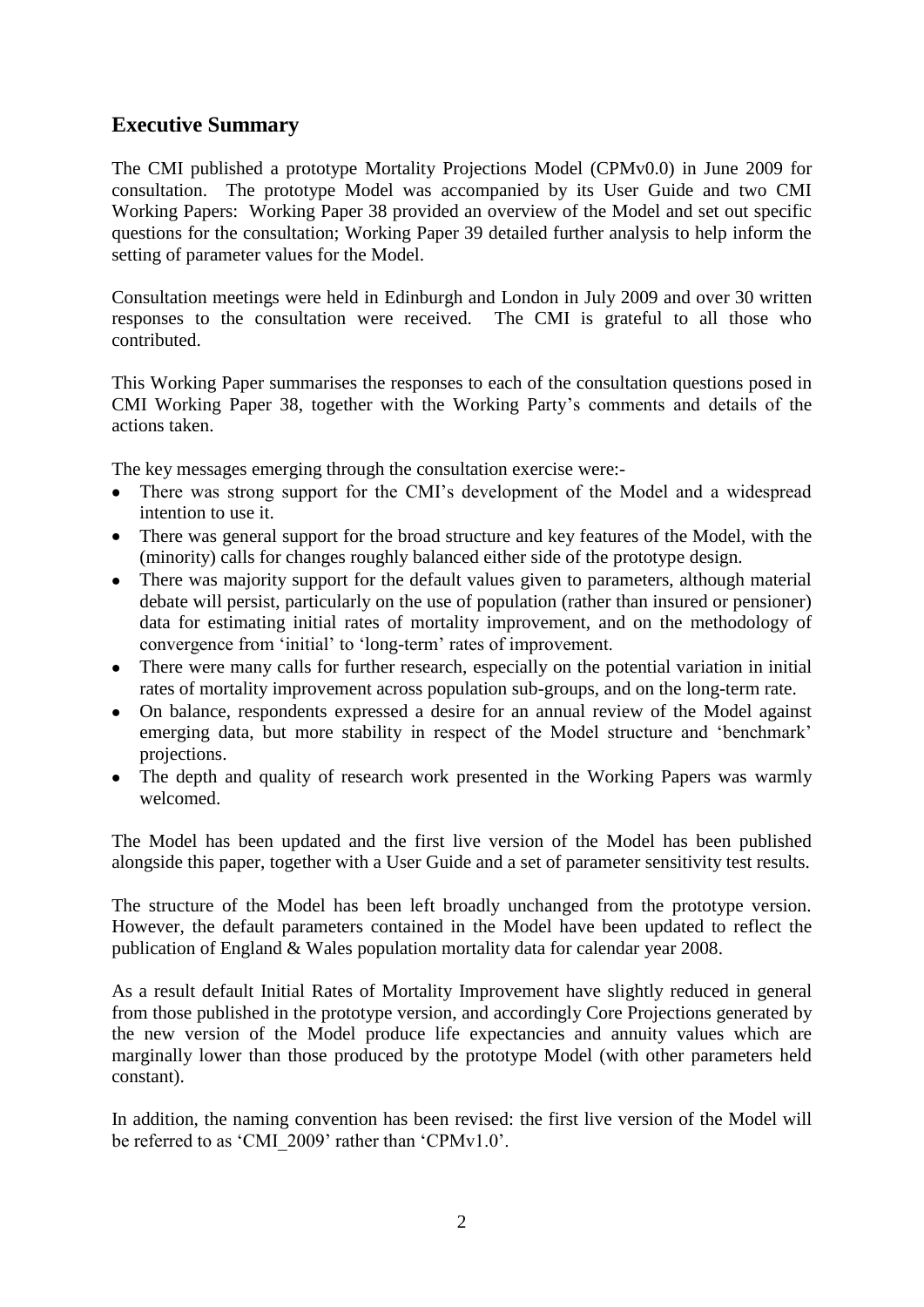# <span id="page-2-0"></span>**Contents**

| 1.    |                                                                                 |  |
|-------|---------------------------------------------------------------------------------|--|
| 1.1.  | Background and the prototype CMI Mortality Projections Model 4                  |  |
| 1.2.  | Consultation on the prototype CMI Mortality Projections Model 5                 |  |
| 1.3.  |                                                                                 |  |
| 2.    |                                                                                 |  |
| 2.1.  |                                                                                 |  |
| 2.2.  |                                                                                 |  |
| 2.3.  |                                                                                 |  |
| 2.4.  |                                                                                 |  |
| 2.5.  |                                                                                 |  |
| 2.6.  |                                                                                 |  |
| 2.7.  |                                                                                 |  |
| 2.8.  |                                                                                 |  |
| 2.9.  |                                                                                 |  |
| 2.10. |                                                                                 |  |
| 2.11. |                                                                                 |  |
| 2.12. |                                                                                 |  |
| 3.    |                                                                                 |  |
| 3.1.  |                                                                                 |  |
| 3.2.  |                                                                                 |  |
| 3.3.  | Changes in Estimates of Current Aggregate Rates of Mortality Improvement 26     |  |
| 3.4.  | Changes in Estimates of Components of Current Rates of Mortality Improvement 26 |  |
| 3.5.  |                                                                                 |  |
|       |                                                                                 |  |
| 4.1.  |                                                                                 |  |
| 42    | User Guide for 'CMI 2009'.                                                      |  |
| 4.3.  | Parameter Sensitivity Test Results Spreadsheet for 'CMI 2009'32                 |  |
| 5.    |                                                                                 |  |
| 5.1.  |                                                                                 |  |
| 5.2.  |                                                                                 |  |
|       | Appendix: Errata to Prototype Model and CMI Working Papers 38 and 3934          |  |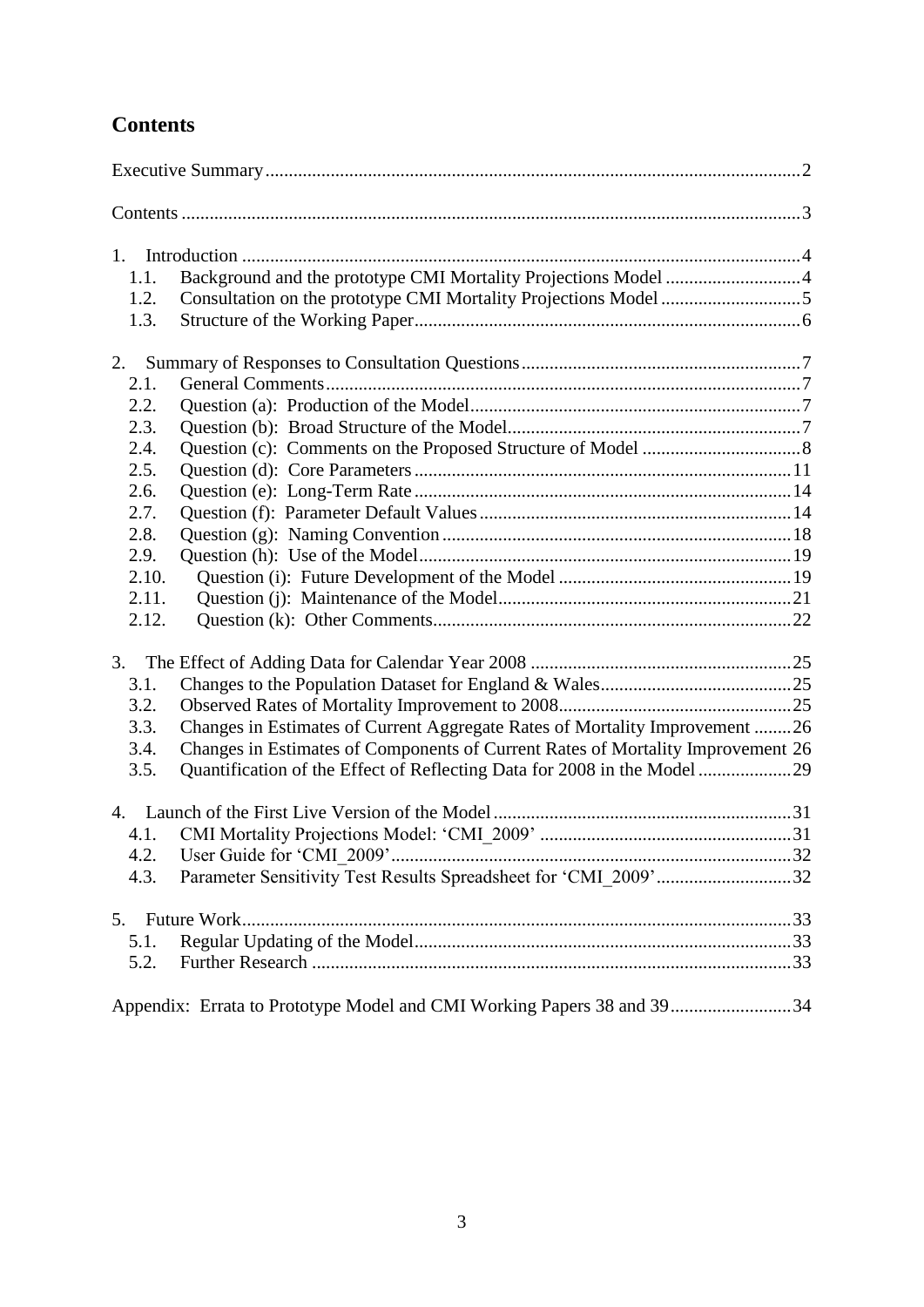## <span id="page-3-0"></span>**1. Introduction**

### <span id="page-3-1"></span>**1.1. Background and the prototype CMI Mortality Projections Model**

In recent years the Continuous Mortality Investigation (CMI) has become concerned about the continuing widespread use of the Interim Cohort Projections of mortality. These projections do not take account of experience data published for calendar years after 1999 and, as a result, have become increasingly out-of-date.

A Working Party was therefore established to develop a projection Model which:-

- reflected the latest experience on trends in mortality;
- was relatively straightforward to understand and describe;
- allowed users the flexibility to modify projections to suit their own views and purpose; and
- could be regularly updated over time to reflect emerging experience.

The members of the Working Party were as follows:-

- Richard Willets (chair)
- Adrian Gallop
- Joseph Lu
- Brian Wilson
- Neil Robjohns (secretariat).

The CMI published the prototype Mortality Projections Model (CPMv0.0) in June 2009 for consultation. The prototype Model was accompanied by its User Guide and two CMI Working Papers: Working Paper 38 provided an overview of the Model and set out specific questions for the consultation; Working Paper 39 detailed further analysis to help inform the setting of parameter values for the Model.

The structure of the Model was based on the projection of annual rates of **mortality improvement** (i.e. the pace of change in mortality rates). Specifically, the Model assumes that "current" (i.e. recently observed) rates of change blend over time into a "long-term" rate of change specified by the user. This approach has been adopted by practitioners in a number of countries. In the UK the mortality projections that have formed part of the national population projections - now produced by the Office for National Statistics (ONS) and formerly by the Government Actuary"s Department (GAD) - have utilised this methodology for a number of years.

The prototype Model required the user to set parameter values which directly control the projection, and then produced a single, deterministic, mortality projection for each set of user inputs. The structure of the Model allows user input of:-

- base mortality rates, reflecting the estimated current or recent past position;
- initial rates of mortality improvement, reflecting the estimate of current rates of change;
- assumed ultimate / long-term rate(s) of mortality improvement; and
- an assumed speed and pattern of convergence from "initial" to "long-term".  $\bullet$

'Initial' and 'long-term' rates of mortality improvement are each subdivided into two components: 'by age' and 'by cohort'. These components are projected separately, by age and by year-of-birth cohort respectively, and then recombined. Convergence from "initial" to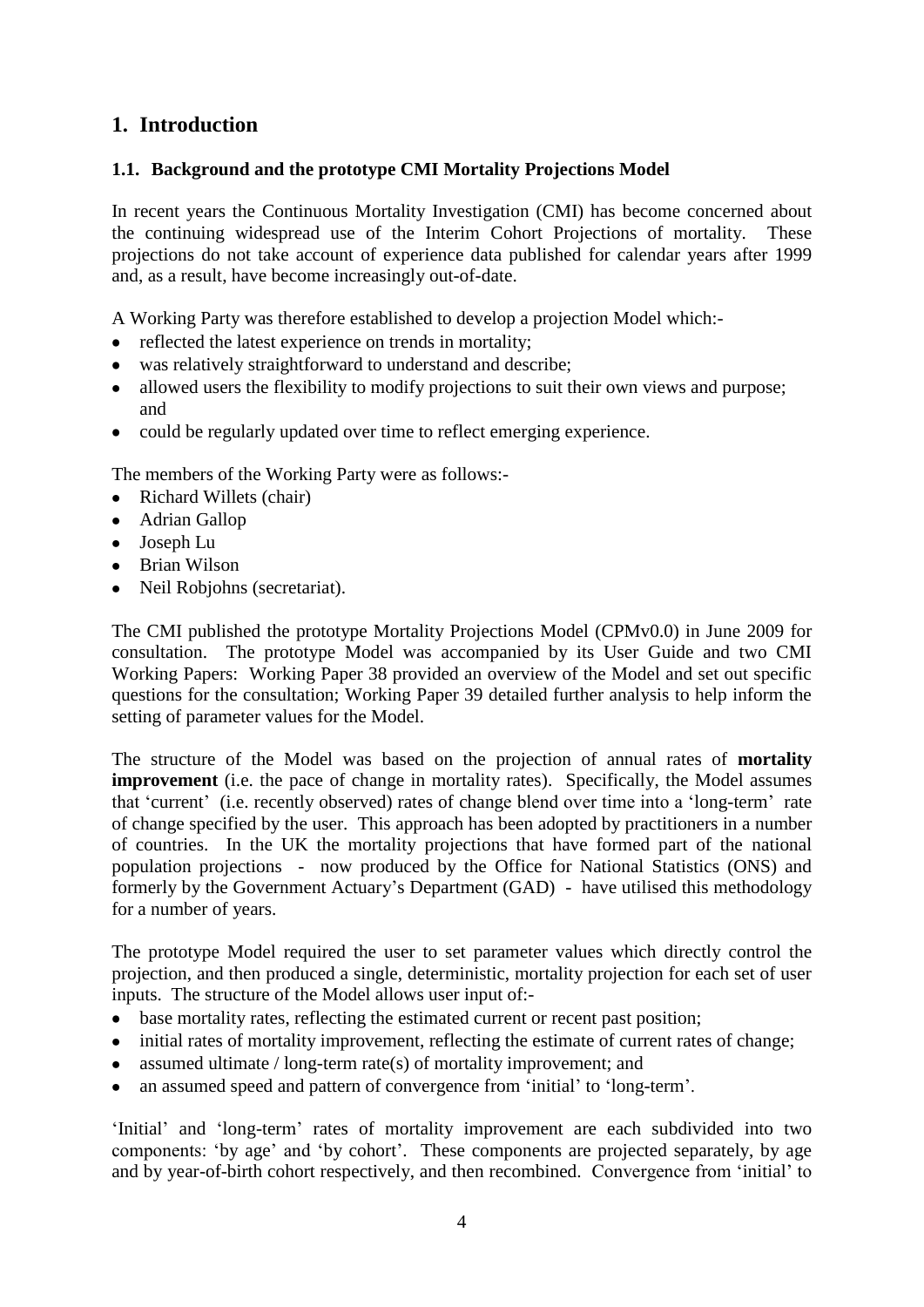"long-term" rates of mortality improvement is defined (separately for "by age" and "by cohort" components) by user inputs for the convergence time-period and the proportion of the total change in rate remaining by the mid-point of that period.

Effectively this approach assumes that in the very short-term, a good guide as to the likely pace of change in mortality rates is the most recently observed experience. In the long-term, the forces driving mortality change are likely to be very different from those currently influencing patterns of improvement. Therefore, the long-term rate is better informed by 'expert opinion' and analysis of long-term patterns of change and the causes driving them. Over time, the relative weight placed on the recently observed past, versus the more subjective longer term view, can shift appropriately.

Two levels of parameters were proposed so that the Model could be operated at different levels of complexity, reflecting the needs and resources of different users and uses.

The 'Advanced' level contains a large set of parameters, and by selecting it users obtain unrestricted access with considerable flexibility to modify the projections generated.

However, users may choose to operate the Model at a much simpler level. When the "Core" level is selected default values are applied to many of the parameters (for example, default initial rates of mortality improvement were derived from mortality experience for the population of England & Wales) leaving the user to concentrate on just two simplified parameters representing the most critical inputs:-

- the Long-Term Rate of Mortality Improvement; and
- a Constant Addition to Rates of Mortality Improvement.

It was proposed that projections produced using only the Core level of parameters should be referred to as "Core Projections" and be subject to a formal naming convention (set out in Working Paper 38).

#### <span id="page-4-0"></span>**1.2. Consultation on the prototype CMI Mortality Projections Model**

Working Paper 38 sought feedback on a specific list of questions with a consultation period ending on 31 August 2009. In all, 31 written responses were received. Although a broad range of firms were represented overall there was a bias, in terms of number of responses, towards firms engaged in pensions consultancy work. There were no written responses from regulators or 'non-actuarial' groups.

Consultation meetings to discuss the prototype Model were held in Edinburgh and London in July 2009. Both meetings provided valuable and generally positive feedback, with relatively little overlap between the areas of discussion.

The CMI, and in particular the Working Party, is very grateful to all those who contributed, whether orally or in writing, through the consultation process.

The key messages emerging through the consultation exercise were:-

• There was strong support for the CMI's development of the Model and a widespread intention to use it.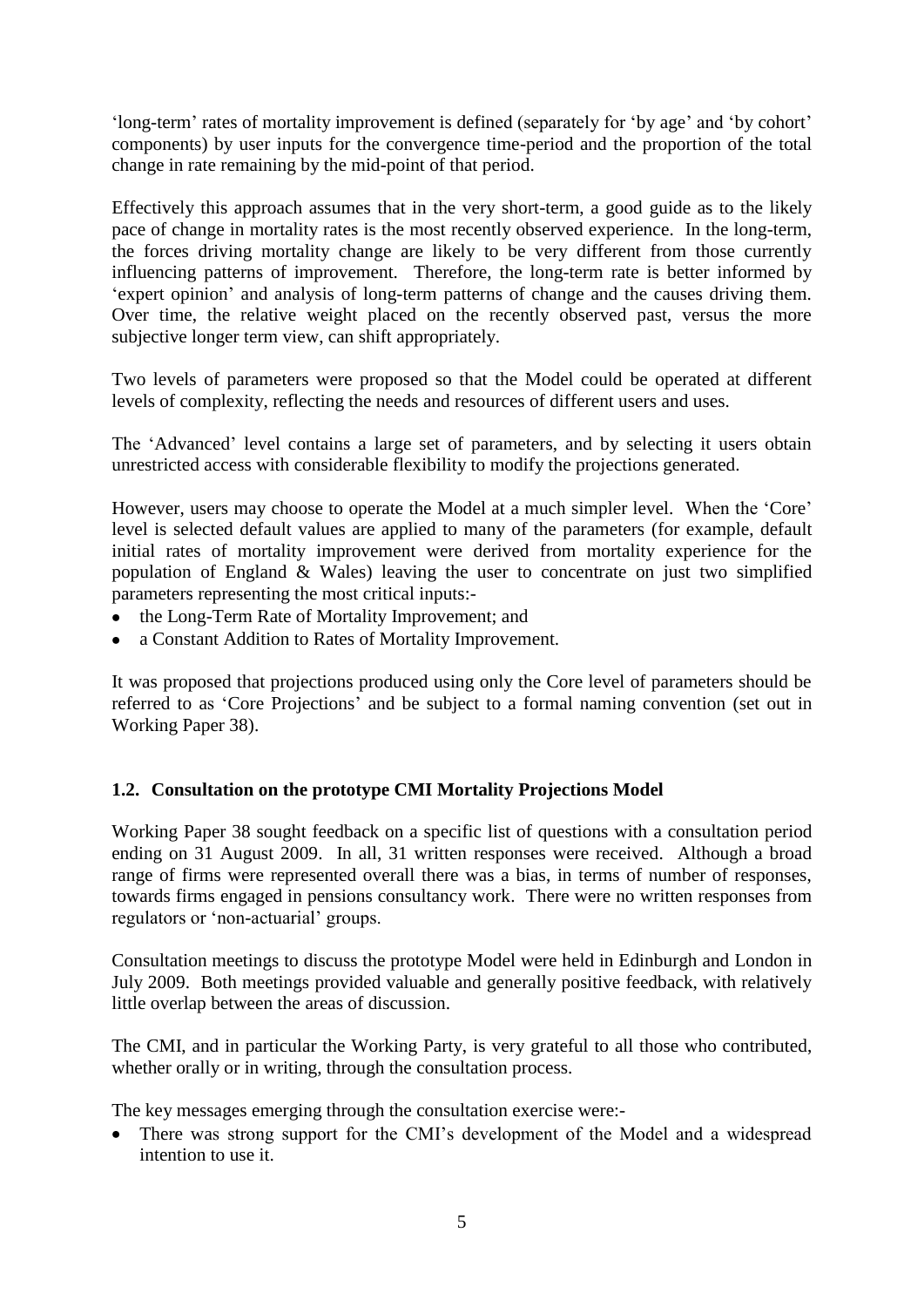- There was general support for the broad structure and key features of the Model, with the (minority) calls for changes roughly balanced either side of the prototype design.
- There was majority support for the default values given to parameters, although material debate will persist, particularly on the use of population (rather than insured or pensioner) data for estimating initial rates of mortality improvement, and on the methodology of convergence from "initial" to "long-term" rates of improvement.
- There were many calls for further research, especially on the potential variation in initial rates of improvement across population sub-groups, and on the long-term rate.
- On balance, respondents expressed a desire for an annual review of the Model against emerging data, but more stability in respect of the Model structure and 'benchmark' projections.
- The depth and quality of research work presented in the Working Papers was warmly welcomed.

The Model has been updated and the first live version of the Model has been published alongside this paper, together with a User Guide and a set of parameter sensitivity test results.

The structure of the Model has been left broadly unchanged from the prototype version. However, the naming convention has been revised: the first live version of the Model will be referred to as 'CMI\_2009' rather than 'CPMv1.0'.

#### <span id="page-5-0"></span>**1.3. Structure of the Working Paper**

The structure of the remainder of this paper is as follows:

Section 2 provides a summary of the responses to each of the consultation questions posed in CMI Working Paper 38, together with the Working Party"s comments and details of the actions taken.

Section 3 describes features of the changes to the England & Wales population mortality data with the addition of data for calendar year 2008. The default parameters contained in the Model have been updated to reflect the publication of this extended population dataset, which became available on 17 September 2009.

As a result default Initial Rates of Mortality Improvement have slightly reduced in general from those published in the prototype version, and accordingly Core Projections generated by the new version of the Model produce life expectancies and annuity values which are marginally lower than those produced by the prototype Model (with other parameters held constant).

Section 4 summarises the changes made to the Model since the prototype released in June 2009.

Section 5 describes the proposed future maintenance and development of the Model.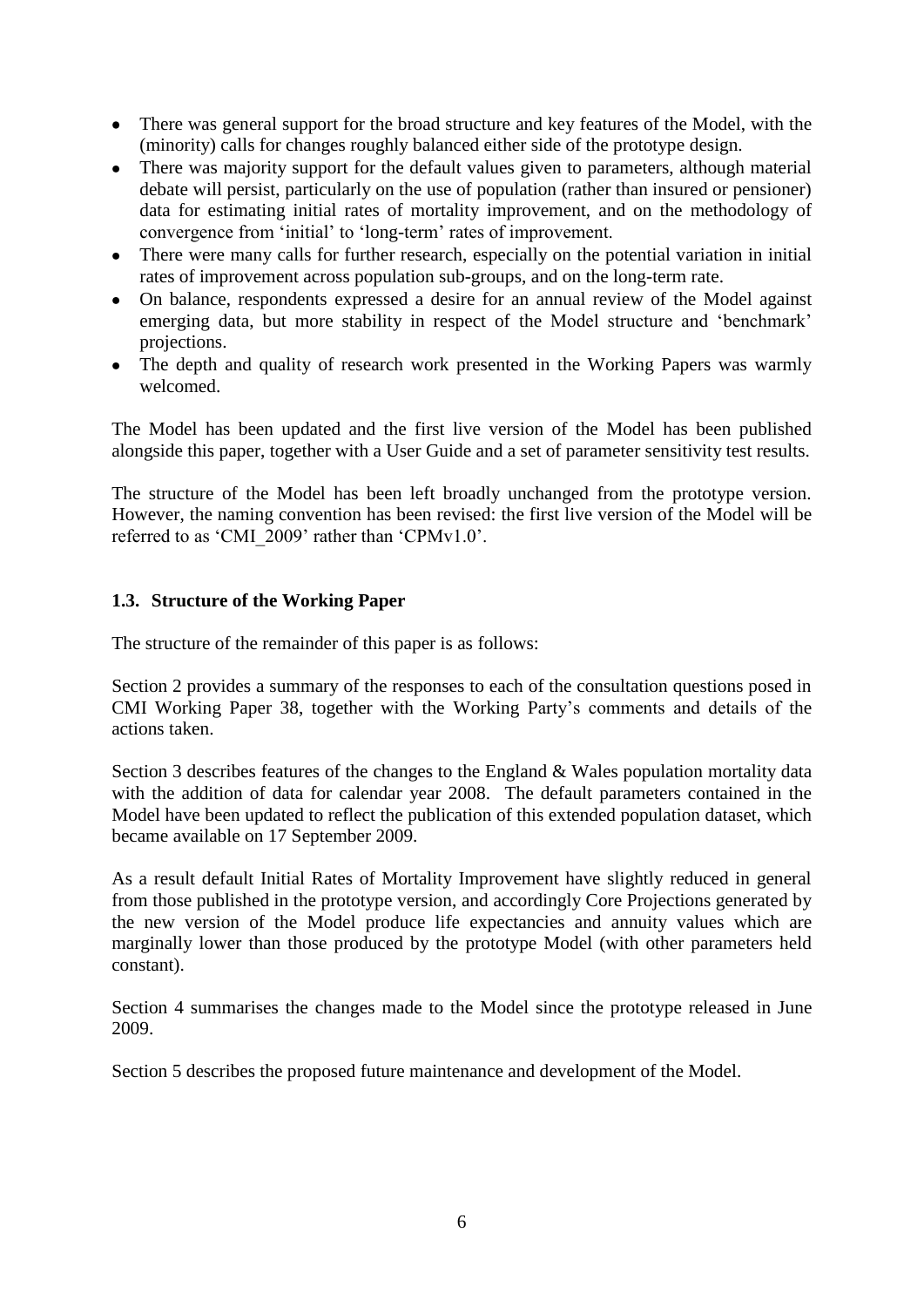## <span id="page-6-0"></span>**2. Summary of Responses to Consultation Questions**

CMI Working Paper 38 sought feedback on a specific list of questions with a consultation period ending on 31 August 2009. See section [1.2](#page-4-0) for a high-level overview of the messages emerging from the written responses received and the two consultation meetings held in July. This section provides a summary of the responses to each of the consultation questions posed in Working Paper 38, together with the Working Party"s comments and details of the actions taken.

The Working Party"s comments and actions taken are shown in text boxes like this one.

### <span id="page-6-1"></span>**2.1. General Comments**

The Model was generally well received, with respondents grateful for the work carried out by the CMI in producing the Model and the material in Working Papers 38 and 39. The Model was seen to provide a robust, useful and flexible framework for the respondents, their clients and the wider industry to produce deterministic mortality projections. It was generally anticipated that the Model would be widely used, and that it would be of great assistance to actuarial firms, particularly through providing an up-to-date and common currency for producing and reporting mortality projections.

### <span id="page-6-2"></span>**2.2. Question (a): Production of the Model**

*Do you agree that the CMI should be producing such a mortality projections model for use by practising actuaries? Please give reasons.*

The response to this question was unanimously positive. Respondents typically cited the need for a model reflecting recent data (to replace the Interim Cohort Projections), the desirability of a common currency for comparing mortality projections, and a view that the CMI is uniquely and best-positioned to produce (and maintain) such a model.

There is a clear mandate to proceed with the launch of a "live" version of the Model.

## <span id="page-6-3"></span>**2.3. Question (b): Broad Structure of the Model**

*Do you agree with the broad structure of the proposed Model, i.e. a relatively simple, deterministic model with 'core' and 'advanced' level parameters, offering a common currency against which alternative methodologies could be benchmarked? Please give reasons.*

There was strong and widespread support for the basic structure of the Model, and a recognition that the two-level design catered well for a broad range of users. In particular, a clear majority supported the production of a deterministic (rather than stochastic) model to meet the stated purposes. The approach of blending over time, from current rates of mortality improvement to an assumed (set of) long-term rate(s), was generally regarded as both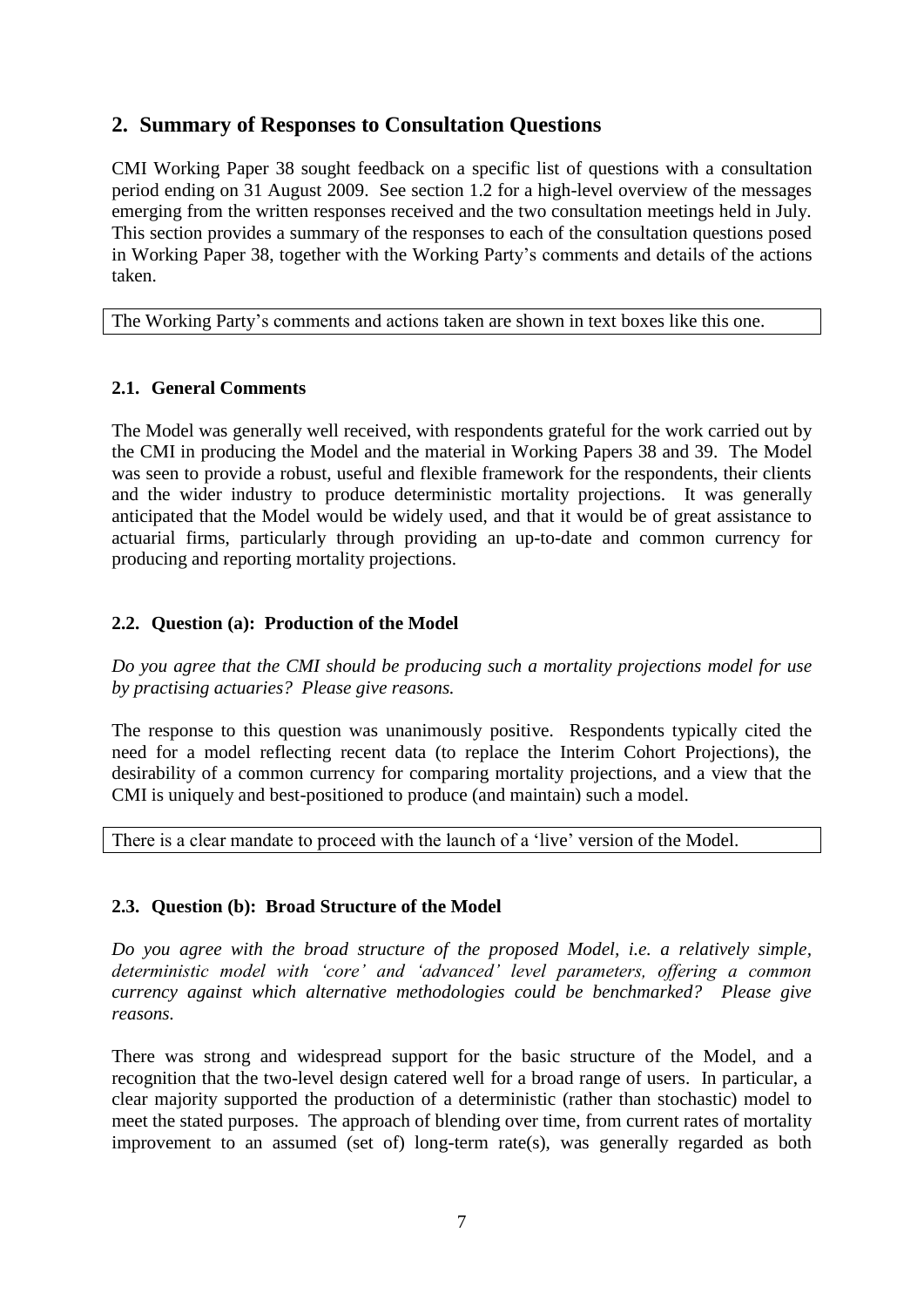intuitive and supportive of relatively easy communication of the Model"s structure to nonactuaries.

However, a minority of respondents voiced various concerns, as follows:-

- It was suggested that the existence of the Core parameter level may lead to "herding" and that, to avoid this, great care would be needed in the presentation of the Model. In particular, careful consideration is required on which projections to include in the CMI Library of Mortality Projections.
- One respondent felt that the existence of the Advanced parameter level could lead to pension scheme trustees or sponsoring employers building up unnecessary costs and creating excessive work during funding negotiations by considering all alternatives. Furthermore, it was argued that sponsoring employers may attempt to manipulate results by arguing for "low" parameters in every case with a view to reducing the liabilities.
- One respondent called for some prudence to be included within the Core parameter level, as smaller insurance companies or actuarial firms were likely to rely on the Core settings.
- Another called for an 'Intermediate' level of parameters to be added to the Model, allowing a limited degree of flexibility relative to the Core level, but still being much simpler than the Advanced level.

Whilst a number of possible modifications to the structure were suggested, there was strong support for the broad structure of the prototype Model and no consensus for any particular change.

The Working Party recognizes the possibility of "herding", and the CMI is giving careful consideration to the choice and number of projections to be included in the CMI Library of Mortality Projections (see also section [2.12.6\)](#page-22-0).

The Working Party do not consider it appropriate to include prudence within the default parameters at the Core parameter level, but note that users could include prudence, if desired, within the Core settings by using a constant addition to mortality improvement rates, or by setting a prudent long-term rate of improvement. Additional options for building in margins, if desired, are available through the Advanced parameter layer.

#### <span id="page-7-0"></span>**2.4. Question (c): Comments on the Proposed Structure of Model**

*Do you have any comments or suggestions on the proposed structure of the Model?*

#### **2.4.1. Excel Spreadsheet**

It was appreciated that the Model is built in Excel, making it transparent and accessible to all. However, there were some comments about the size of the spreadsheet, inferring that this may cause some operational problems.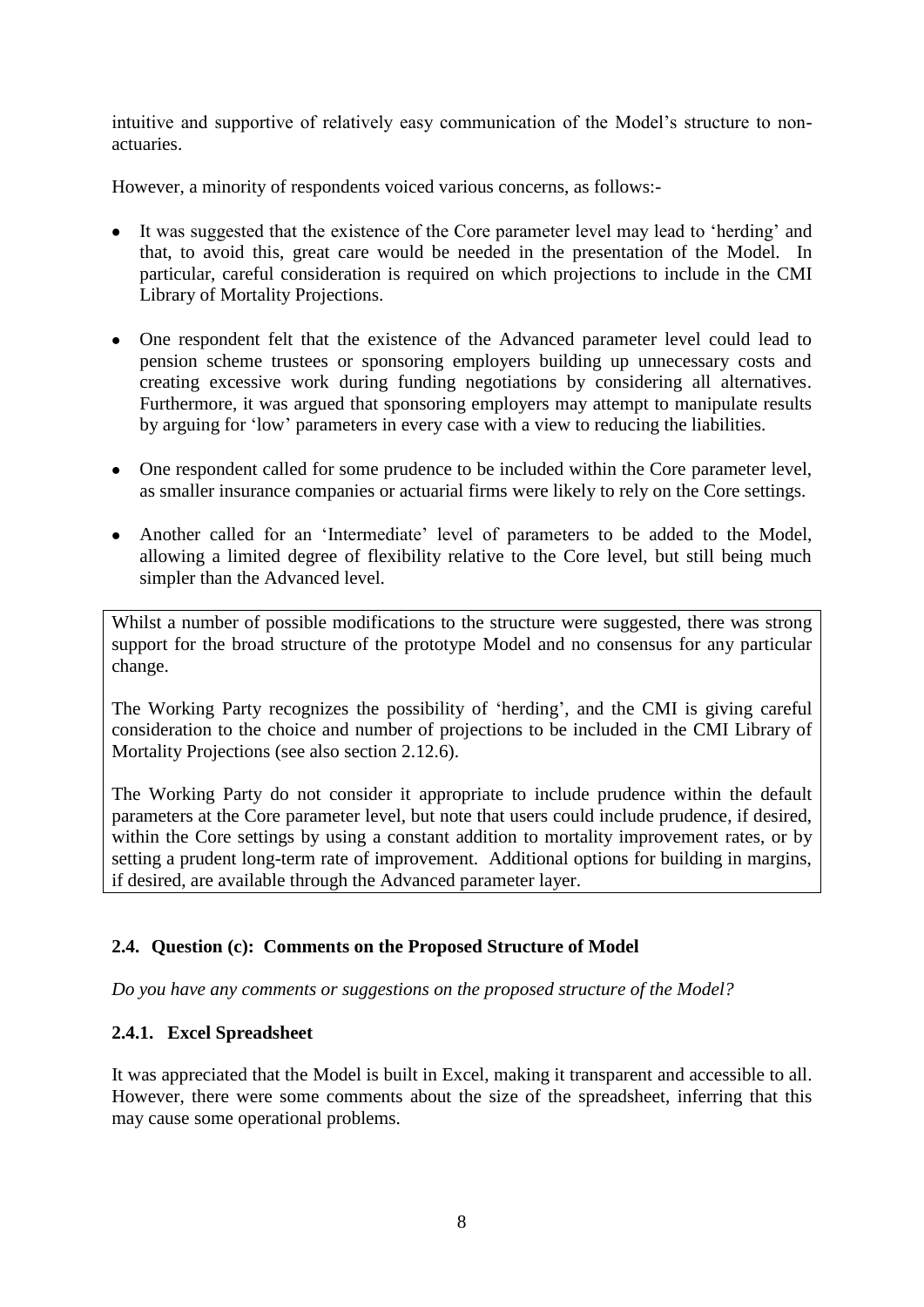Given the small number of comments regarding the size of the spreadsheet, and the timescale for publication of this paper and the revised version of the Model, it was agreed that reviewing the size and operational efficiency of the spreadsheet could not be an immediate priority for the Working Party, but that the issue should be listed for future consideration.

The Working Party notes that users can easily delete or disable any output calculation sheets they do not require, and so create their own smaller or faster version of the Model. The User Guide provides a schematic of the Model"s structure, outlining the major data and calculation flows between worksheets, which will help users identify which sheets may be safely eliminated if the user does not require their outputs. Sample annuity and expectation of life values, published in the User Guide and the parameter sensitivity test results spreadsheet, also serve to help users to check for inadvertent changes which may be introduced through such modifications.

### <span id="page-8-0"></span>**2.4.2. Convergence Methodology**

The methodology for convergence from the initial to the long-term rates of mortality improvement was commented on by several respondents. Such comments were often combined with points relating to the pattern of convergence given by the Core parameter default value of 50% for the proportion of convergence remaining at the mid-point of the convergence period.

The Model's convergence methodology does not allow for the trend in mortality improvement rates prior to the start of the projection. Therefore, if long-term rates of improvement are assumed to be less than the initial rates, then mortality improvement rates will automatically decline from the start of the projection period for Core Projections. It was argued that this was inconsistent with an observed history of increasing rates of improvement, across a broad age range over the last 10 to 15 years, with the possible inference being that that "the CMI believes rates of mortality improvement have already peaked (at the start of the projection)'.

Various suggestions were put forward, broadly split as follows:-

- Change the methodology behind the convergence parameter; perhaps by using two splines to allow for the recent trend in improvements to continue into the projection.
- Review the proposed default value under the Core parameter level of 50% of convergence remaining at the mid-point of the convergence period (discussed further in section [2.7.3\)](#page-15-0).
- Add the proportion of convergence remaining at the mid-point as a Core parameter given its importance and subjectivity (discussed further in section [2.5.1\)](#page-11-0).

Further details of the reasoning behind the proposed convergence methodology were requested, together with further justification of the track of convergence (that is, immediately down from the 'high' current rates) driven by the default parameters for Core Projections.

A further suggestion was that, given the default Core assumption of 50% of convergence remaining at the mid-point, the Core Projection convergence path is not significantly different to a linear convergence track which would be easier to communicate and understand.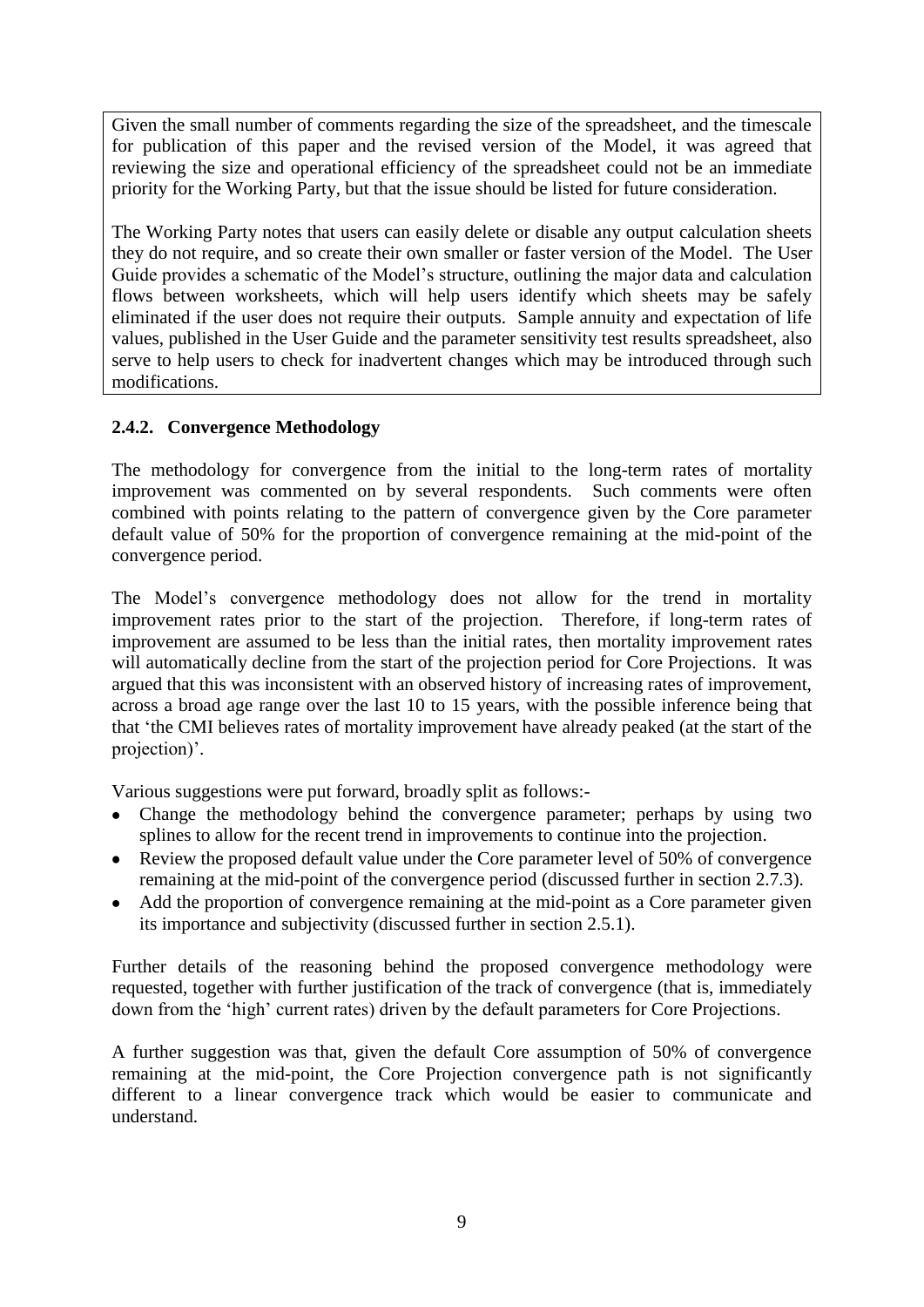The Working Party had considerable sympathy with the idea of incorporating the initial trend in rates of improvement into the convergence methodology or default parameters. Indeed, this approach had been discussed at some length prior to the release of the prototype Model.

However, there were, and remain, a number of difficulties with such an approach:-

- Estimates of the "current trend" (that is, the rate of change in the rate of change of mortality rates) are highly uncertain and could prove very sensitive to 'edge effects,' potentially varying significantly with the addition of each year"s data. This is illustrated by Figure 1 below.
- Mortality improvement rates are observed to be increasing for some ages (and birth  $\bullet$ cohorts) and decreasing for others. Attempting to take account of the differing trends by age and cohort would result in a complex basis. For example, assuming a flat default 75% of convergence remaining at the mid-point would cause anomalies for some ages and cohorts, yet a more complex basis might be regarded as spuriously "accurate".
- The division of Initial Rates of Mortality Improvement into Cohort and Age/Period  $\bullet$ Components raises additional questions in determining the "current trend" of those components.
- Calculation of the "current trend" requires a history of improvement rates, and this could  $\bullet$ impose additional input requirements on users of the Advanced parameter layer.

Following the end of the consultation process, the ONS released mortality data for the population of England & Wales for calendar year 2008. The Working Party has carried out an analysis on how the addition of this extra year's information affects estimates of the trend in recent mortality improvement rates. Figure 1 shows the Period Component of Initial Rates of Mortality Improvement derived from the (smoothed) mortality data for England & Wales population - first using the 1961-2007 dataset and then the 1961-2008 dataset.

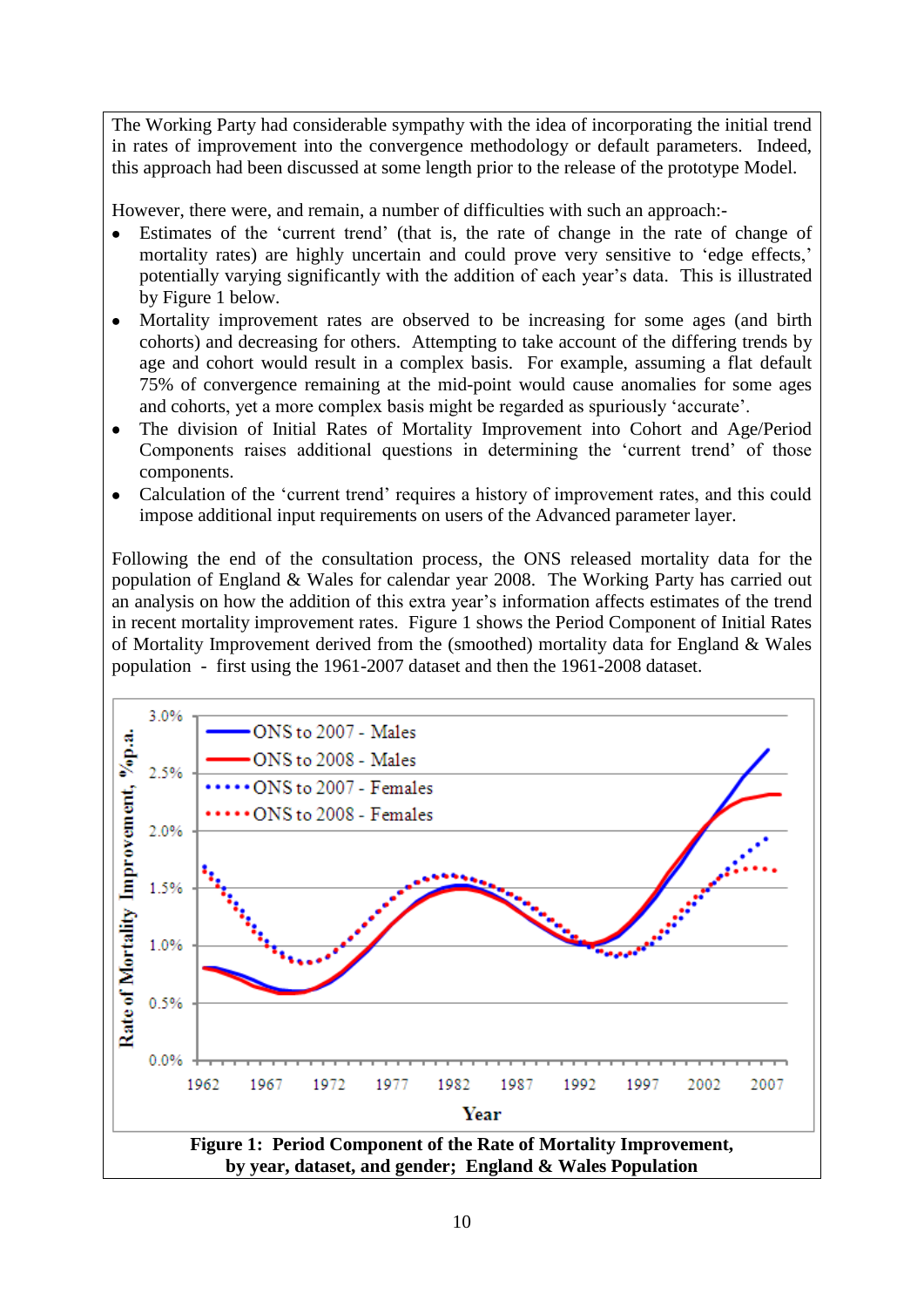Figure 1 shows that the inclusion of the additional year of data significantly changes the trajectory of mortality improvements. For both males and females, mortality improvement rates based on the dataset for calendar years up to 2007 looked to be increasing rapidly. However, once data for 2008 is added, the rate of change appears to be leveling-off.

It should also be noted that considerable smoothing of the mortality data is required in order to examine the time trends, and that observations are then subject to the chosen method of smoothing and, in particular, to the weight given to the most recent observations.

The Working Party recognises that this does not provide proof that the rate of improvement in mortality rates has reached a local peak, and considers that it is not possible to determine, with an acceptable degree of confidence, whether the general trend of improvement rates is still rising, has reached a plateau, or will now start to fall.

The Working Party was mindful that "following the most recent trend" could result in projections that produced volatile results from one Model version to the next (assuming annual updates to the Initial Rates). As a result, and noting that the calls for change represented a minority of the responses, it decided to maintain the methodology of convergence put forward in the prototype Model.

The Working Party also discussed changing the convergence methodology to a simple linear function, but rejected the suggestion as it was felt that such an approach would not allow the flexibility envisaged for users of the Advanced parameter level.

#### **2.4.3. Uncertainty Measures for Mortality Projections**

Users often require a measure of uncertainty for projected mortality, and some respondents commented that the Model does not easily allow this to be determined. Some contributors to the Consultation Meetings called for a stochastic element to the projections to produce a range for projected mortality rates.

Quantifying uncertainty for parameters, and the projection as a whole, would require very significant additional research. In addition, illustrating uncertainty by adding a stochastic element would also add significant complexity to the Model, would risk alienating some users and would make it difficult to meet the "common currency" aim. The Working Party therefore does not propose to make any material structural changes to this version of the Model, but would welcome further research towards quantifying uncertainty.

#### <span id="page-10-0"></span>**2.5. Question (d): Core Parameters**

*Do you agree with the proposed number (two) of parameters at Core level and the choice of these parameters?*

The responses were broadly symmetrical, in range and number, around the proposals embodied in the prototype Model, with very roughly one-third calling for an extra Core parameter (usually either the percentage of convergence remaining at the mid-point, or the high-age for tapering the long-term rate of improvement to zero) balanced by another third calling for the removal of a Core parameter (always the constant addition). The remaining third were in favour of the proposed structure.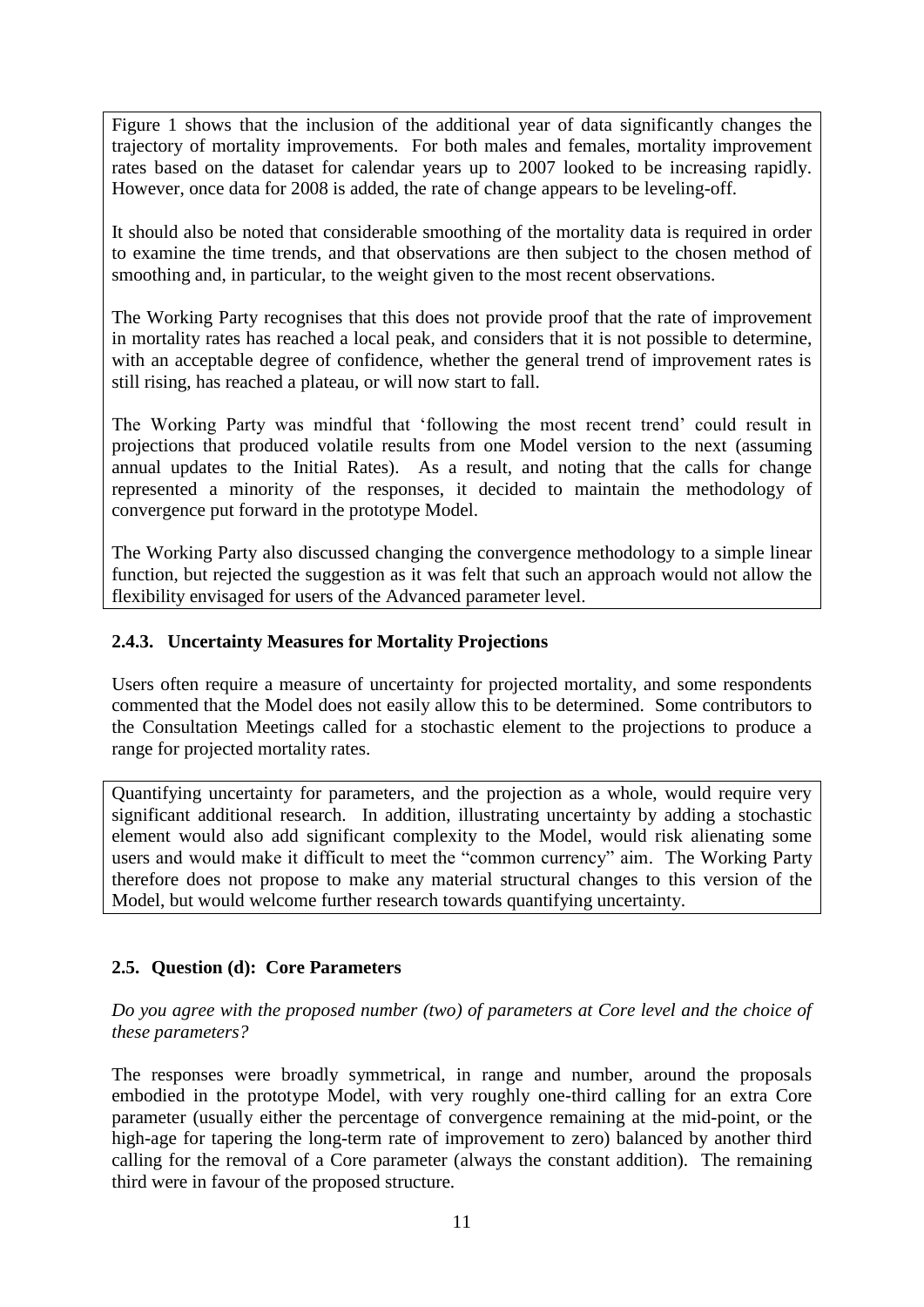Given the broad symmetry of responses around the proposed structure, and strong support for the logic supporting that structure, the Working Party decided to proceed without change to the Core level parameters. It was also mindful that any change to the originally proposed structure could have more opponents than proponents and therefore might imply a need to consult again on the revised structure.

Comments on some of the specific suggestions put forward through the consultation are set out in the following sections.

#### <span id="page-11-0"></span>**2.5.1. Convergence Parameter [possible addition to the Core level]**

Those respondents who proposed adding an additional parameter in respect of the convergence process generally suggested that the Proportion of Convergence Remaining at the Mid-point of the Convergence Period should be a Core parameter and that input should be restricted to a single value to apply to all ages and cohorts. It was also suggested by some that the Period of Convergence should be a Core parameter. There was also one call for an additional Advanced parameter, of an optional period of time using the Initial Rates of Mortality Improvement (held constant) before convergence commences.

As described in section [2.4.2,](#page-8-0) there are many issues that need to be considered when setting the convergence parameters.

The complexity involved in the convergence methodology means that storing and changing a single value for the Proportion of Convergence Remaining at the Mid-point may not have the expected effect: as Initial Rates of Improvement differ across ages and birth cohorts, they are likely to be below the chosen Long-Term Rate of Improvement for some ages, and particularly for some birth cohorts, but above the Long-term Rate of Improvement for others.

The Working Party did consider allowing the user to choose from a small set of pre-input options that could be derived to take these complexities into account. However, it was judged that this would be a considerable piece of additional work, perhaps of limited value, which could imply spurious accuracy in the context of the Model. It was noted that projection results are generally far less sensitive to the assumed convergence path than to the assumed Long-Term Rates of Mortality Improvement.

The Working Party considered this matter in some depth, and concluded on balance, that it would not be reasonable to expect Core parameter level users to take a detailed view on convergence. It was agreed that the parameter for the Proportion of Convergence Remaining at the Mid-point sat more comfortably in the Advanced parameter layer where users would be expected to have a greater understanding of the issues and complexities involved, than in the Core parameter layer.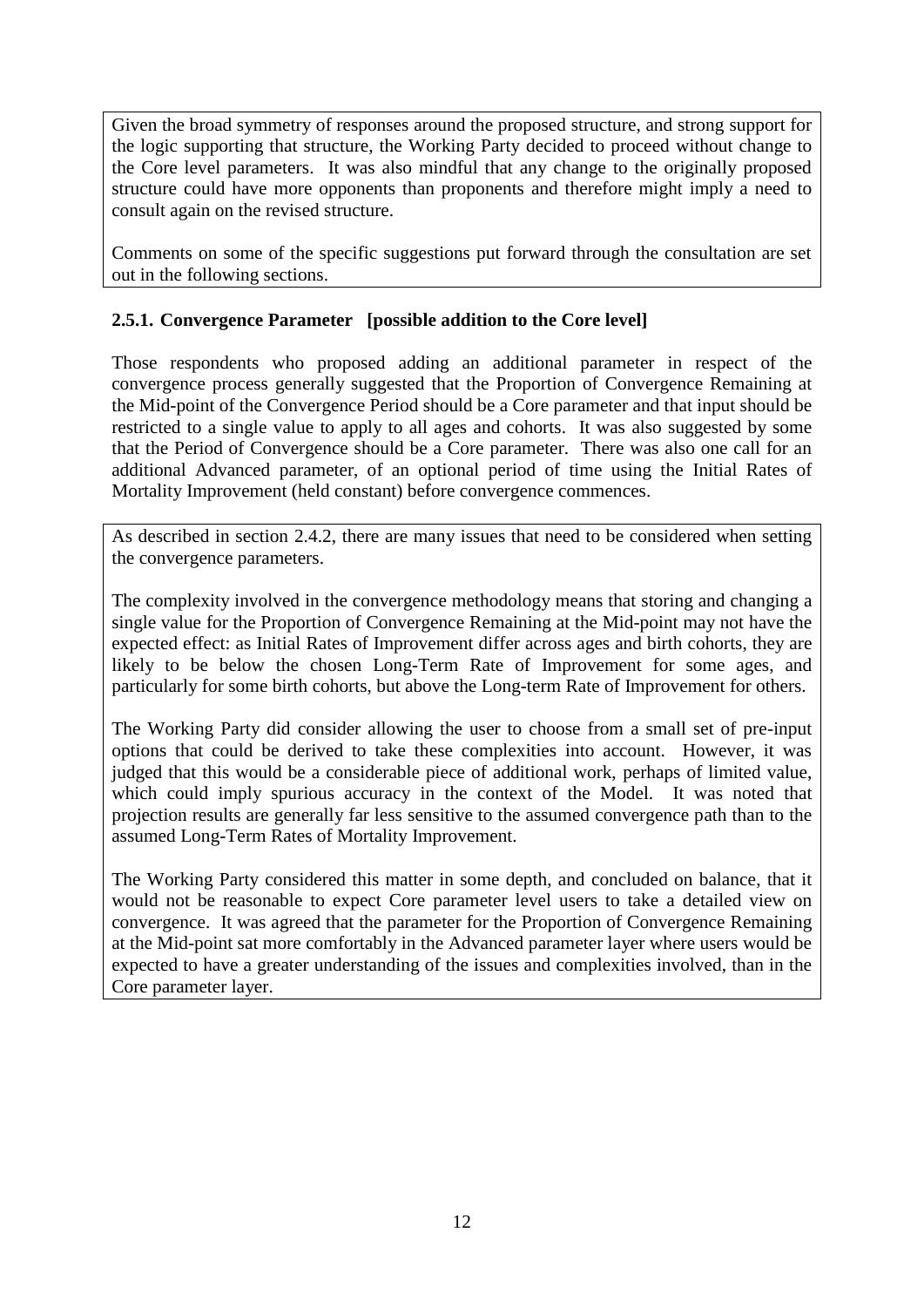## **2.5.2. High-Age for Long-Term Rate Tapering [possible addition to the Core level]**

There were also a number of responses suggesting that the high age at which the Long-term Rate of Improvement should start to taper to zero should be a Core Parameter.

The Working Party had previously considered this idea, but had concluded that the resulting projections at most ages were not sufficiently sensitive to changes in this assumption for this to be included as a Core Parameter.

#### **2.5.3. Dataset for Initial Rates of Improvement [possible addition to the Core level]**

Some respondents requested that a choice of dataset, from which Initial Rates of Mortality Improvement were derived, should be added as a Core parameter.

One respondent also commented that there should be a parameter enabling users to select the relevant dataset (in terms of the range of years) since in future, even if the default values continue to be based solely on England & Wales population data, there will be different default parameter sets released as each additional calendar year's data is taken into account. The respondent argued that in order to avoid confusion, and to allow previous results to be replicated, the Model should allow access to all previous versions at the Core parameter level.

The Working Party recognises that different subsets of the population may experience different rates and patterns of mortality improvement. However, as discussed further in section [2.7.1,](#page-13-2) the Working Party does not believe that an alternative dataset currently exists which would be a suitable candidate to publish and endorse in the version of the Model issued alongside this paper, and therefore considers it inappropriate to offer a choice of dataset at present. However, users may of course derive alternative Initial Rates of Mortality Improvement and incorporate them into the Model via the Advanced parameter level.

The CMI will consider, in due course, whether and how best to make previous estimates and parameter sets available.

#### **2.5.4. Improvement Rate 'Underpin' Parameter [possible addition to the Core level]**

Two respondents requested that a Core Parameter be added allowing users to select an 'underpin' to guarantee a minimum rate of mortality improvement.

In view of the low number of requests received, the crude nature of an underpin, and the observation that the Long-Term Rate of Mortality Improvements already acts in a similar manner to an underpin over the long run, the Working Party did not consider an "underpin" to be an essential Core Parameter.

#### **2.5.5. Constant Addition Parameter [possible removal from the Core level]**

A number of respondents did not support the positioning of this parameter in the Core parameter layer for various reasons, with arguments that included:-

- Stress testing should not be part of the Core layer.
- The approach is simplistic and retaining it may encourage Core users to apply it as a prudence adjustment without considering other, arguably superior, options.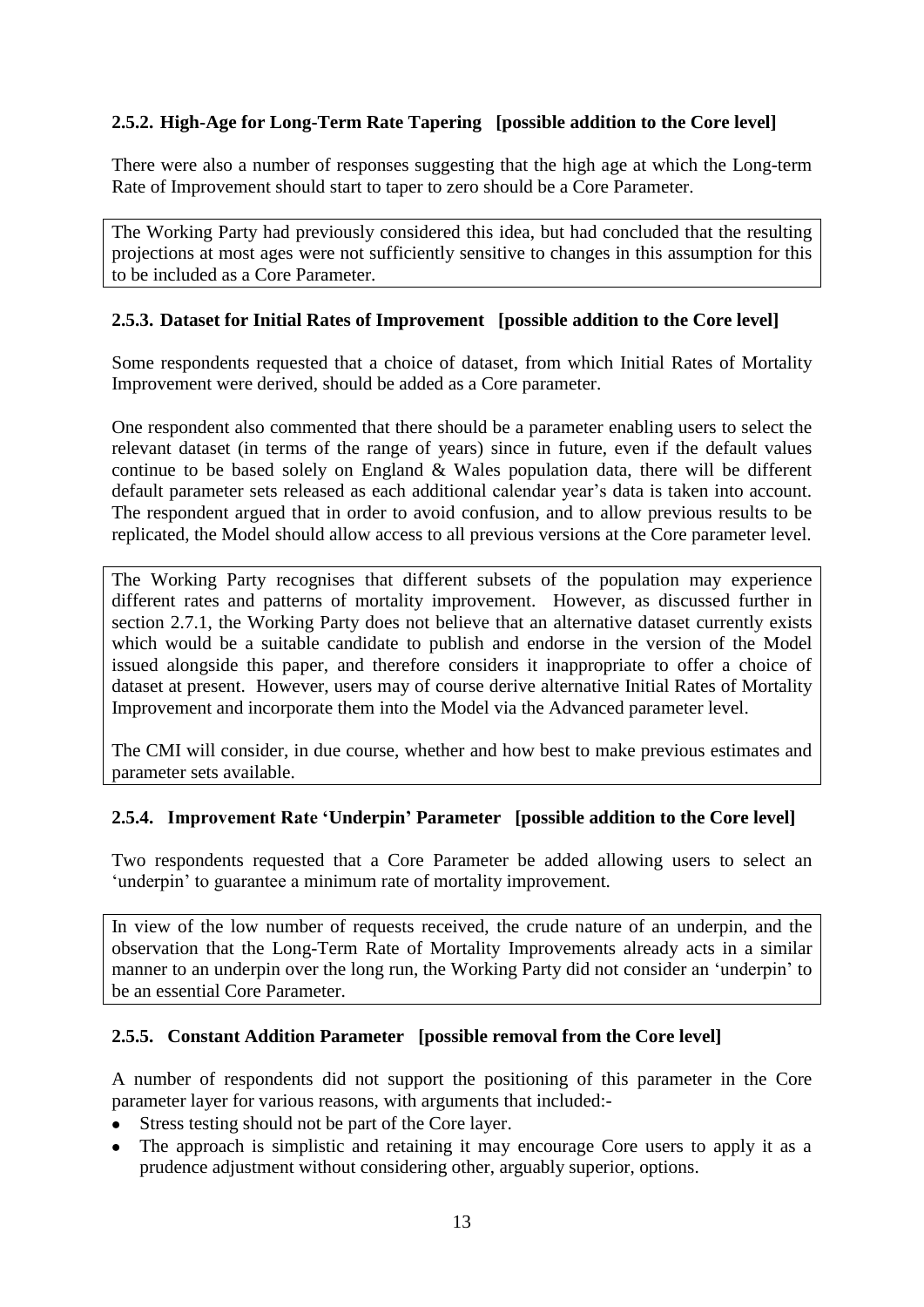- It introduces an immediate disconnect from the current to modelled rates of mortality improvement.
- It is a constant addition, even at the highest ages, which could cause problems with closure of the mortality table.

The Working Party sympathized with these comments. However, it was decided to retain this parameter, noting that:

- There were more responses in favour of the parameter than against.
- On balance, there appears to be demand for a Core level parameter allowing a simple way of adding a margin (or indeed to reduce mortality improvement rates).
- The parameter is not at all demanding of users it is defaulted to zero and only enters the naming convention if a non-zero value is entered.

The Working Party considered allowing the Constant Addition to taper to zero at high ages in a similar way to the Core level Long-Term Rate of Mortality Improvements, but decided that the simplicity of a constant additional rate, across all ages and cohorts, was preferable.

### <span id="page-13-0"></span>**2.6. Question (e): Long-Term Rate**

*Do you feel it would be useful to allow users to vary the long-term rate over time? So, for example, in the very long term the rate of change could be allowed to approach zero?*

A number of respondents indicated support for additional flexibility in determining very long-term rates of mortality improvement, although it appeared to be seen as a 'nice-to-have' feature rather than an essential one. Several other respondents argued that the additional complexity could not be justified.

The Working Party concluded that there was there was not enough support to merit looking at this option further at this stage.

#### <span id="page-13-1"></span>**2.7. Question (f): Parameter Default Values**

*Do you have any comments or suggestions on the default values given to parameters?*

Many respondents indicated broad support for the proposed default values and derivation methodologies. Just under half offered more specific comments on several key issues, as set out below.

#### <span id="page-13-2"></span>**2.7.1. The Use of Population Data rather than Insured or Pensioner Data**

Default values for Initial Rates of Mortality Improvement are based on England & Wales population data, rather than data for insured lives or pensioners. Respondents, on the whole, appeared to appreciate that this was warranted due to the larger population dataset giving greater credibility in the results. However, there were various responses questioning the relevance of using population data, rather than datasets specific to pensioners or insured lives. In addition, some respondents requested more refined subsets such as different social classes.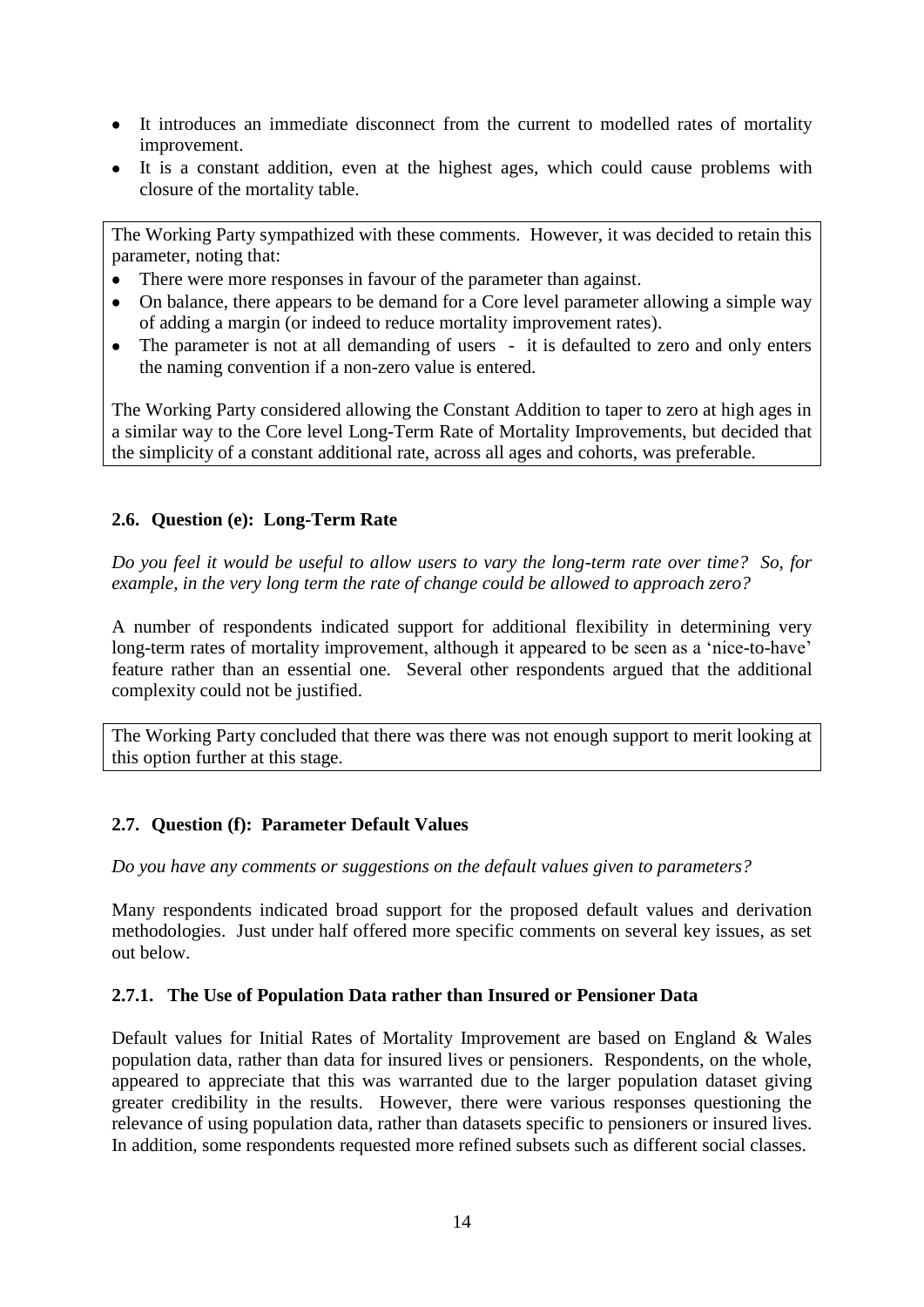The Working Party recognises the need to balance credibility and relevance of data, and Working Paper 39 goes into some detail on the features of different potential datasets which were available to the Working Party.

The England & Wales population dataset is by far the largest available, spanning a wide age range, with data available from ages 18 to 104. This data is available from 1961, allowing a significant back history to be modelled. There are, however, some data quality issues, particularly with regard to the mid-year population estimates and their use as proxy measures for exposure.

The CMI Permanent Assurances dataset could be more relevant to a user modelling insured lives, however the dataset is very much smaller than the population dataset. Similarly, the CMI Life Office pensioners dataset could be more relevant to a user modelling pensioners, but again the dataset is very much smaller. In addition, observed trends on both these datasets may be distorted by changes over time in the mix of life offices contributing data.

There is more data available in the CMI SAPS Mortality investigation than in other CMI datasets, and this data could be more relevant for users considering a suitable mortality assumption for a pension scheme. However, this dataset is still ten times smaller than the population dataset. Furthermore there is relatively little history of data (since data collection only began in 2000). Hence any mortality improvement rates derived from this dataset are significantly less credible than those derived from the population dataset.

In addition, there are some problems associated with deriving improvement rates from the SAPS data, as the schemes submitting data vary across calendar years, so that trend calculations across time do not always relate to homogeneous datasets.

Where sufficiently long time-series of data are available, mortality improvement rates and patterns over time may be compared between datasets. It can be shown that rates of mortality improvement, averaged over say 10-year periods and across broad age bands, have differed at times in the past between population, insured and pensioner datasets. However, the uncertainty in estimating current rates of mortality improvement by age and cohort is so large, particularly for the sub-population datasets, that it is difficult to draw firm conclusions about differences in the level or features of current rates of mortality improvement. Furthermore the existence of past differentials tells us little about the future: for example, will observed differential rates of change persist or reverse in future?

The Working Party carefully considered the merits of population, insured lives and pensioner datasets in terms of credibility and relevance of the data, and decided that it is appropriate at present to retain the approach of using data at the level of the England & Wales population for Initial Rates of Mortality Improvement in the Core parameter level. A prime factor in the decision was that the Working Party considers the estimation errors on sub-population datasets to be too great to support robust conclusions about patterns of mortality improvement rates by age and by cohort. In addition, there is no single alternative dataset that would meet the needs of all users.

The CMI will review the choice of the dataset to be used to derive default assumptions during future updates of the Model.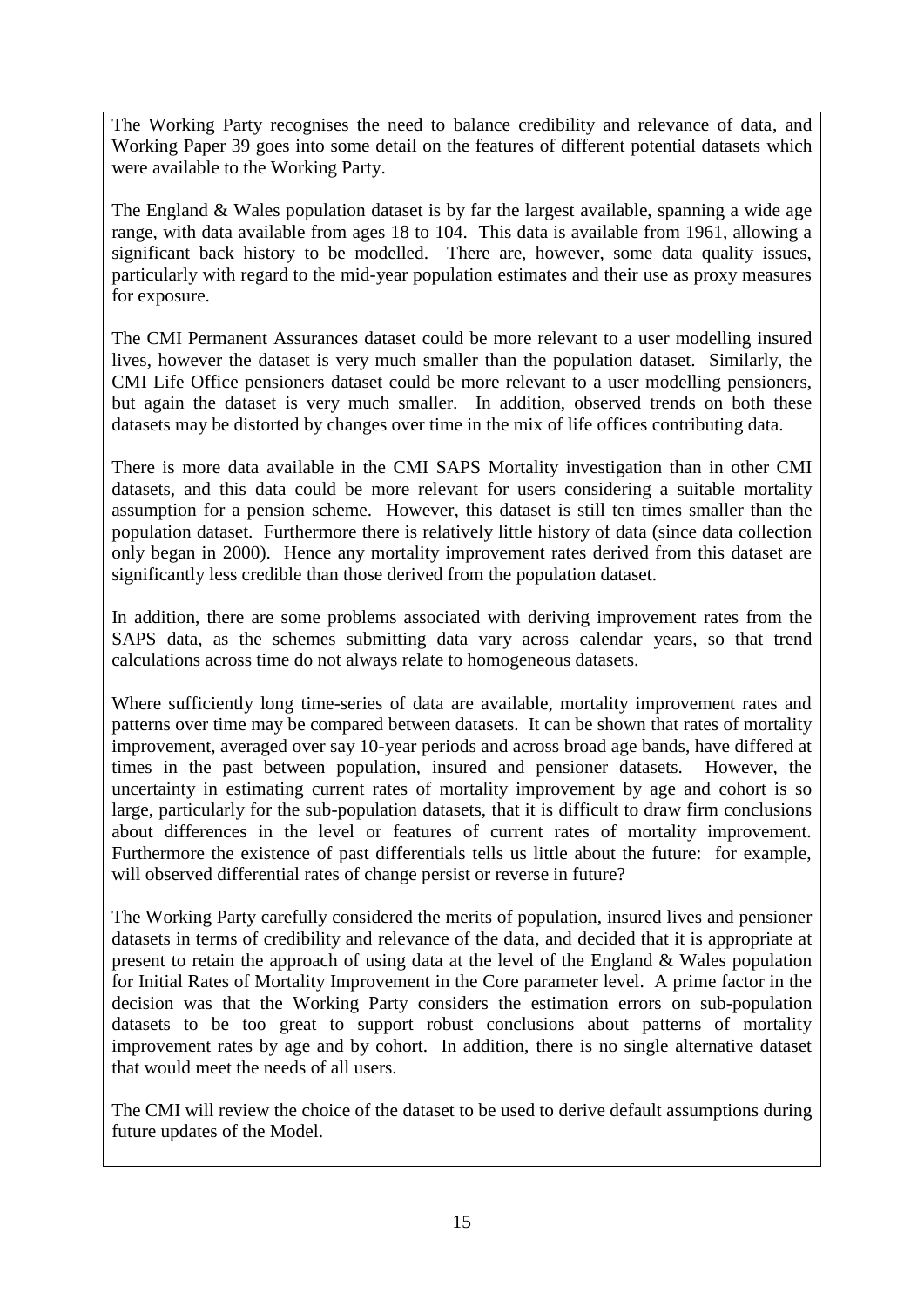The choice of dataset is clearly an important decision for each user. Some users may have access to data which they consider to be more relevant to the specific use to which they are interested, and may feel that greater uncertainty in estimates of mortality improvement rates (and of patterns by age and cohort) is an acceptable compromise. If so, then parameters derived using such alternative data sources can be input using the Advanced parameter layer in the Model.

Further studies are being carried out by various different entities into mortality and rates of improvement for different subgroups of the population. In addition, the CMI is currently encouraging the investigation of formal measures of uncertainty around estimates of mortality improvement rates (of the form of confidence intervals to be applied to both crude and smoothed rates of improvement). This may allow users to quantify the uncertainty of estimates of mortality improvement rates derived from alternative datasets, and to make more formal statistical comparisons of them.

## **2.7.2. Features of the Initial Rates of Mortality Improvement**

There were some responses requesting explanations for various "features" of the initial dataset (such as particularly high or low rates of mortality improvement at different ages or birth cohorts) and suggesting that further smoothing might be warranted (especially if the features cannot be credibly explained).

The Working Party would welcome research that helps to explain such features, but did not think it was feasible, or desirable, to delay publication of the Model to do this itself.

## <span id="page-15-0"></span>**2.7.3. The Percentage of Convergence Remaining at the Mid-point**

As discussed in section [2.4.2](#page-8-0) several respondents felt that assuming 50% of Convergence Remaining at the Mid-point of the Convergence Period was not realistic given the trend of mortality improvement rates increasing over the last 10 to 15 years. It was suggested that, by having a default assumption of 50% of Convergence Remaining at the Mid-point in the Core parameter layer, the CMI was effectively "taking a view" that mortality improvement rates have already peaked (at the start of the projection).

In section [2.4.2](#page-8-0) it was noted that taking account of the recent trend in mortality improvement rates in a convergence methodology would involve deriving parameters that varied by age and cohort, rather than applying a flat percentage. This is the case because Initial Rates of Improvement (and the trend in these rates) vary by age and by cohort, and so applying a flat percentage to these would not necessarily have the desired effect on all groups of lives.

The Working Party felt that deriving such a complex basis would be of spurious accuracy, particularly given the variability of the trend in improvement rates from year to year, and the uncertainty attached to any particular trend (as illustrated in section [2.4.2\)](#page-8-0).

The Working Party therefore favours the simple logic behind a default value of 50%, giving equal weight to the Initial and Long-term Rates of Mortality Improvement at the mid-point of the convergence period, and so placing emphasis on the setting of (and the uncertainty in) the Long-term Rate of Mortality Improvement assumption.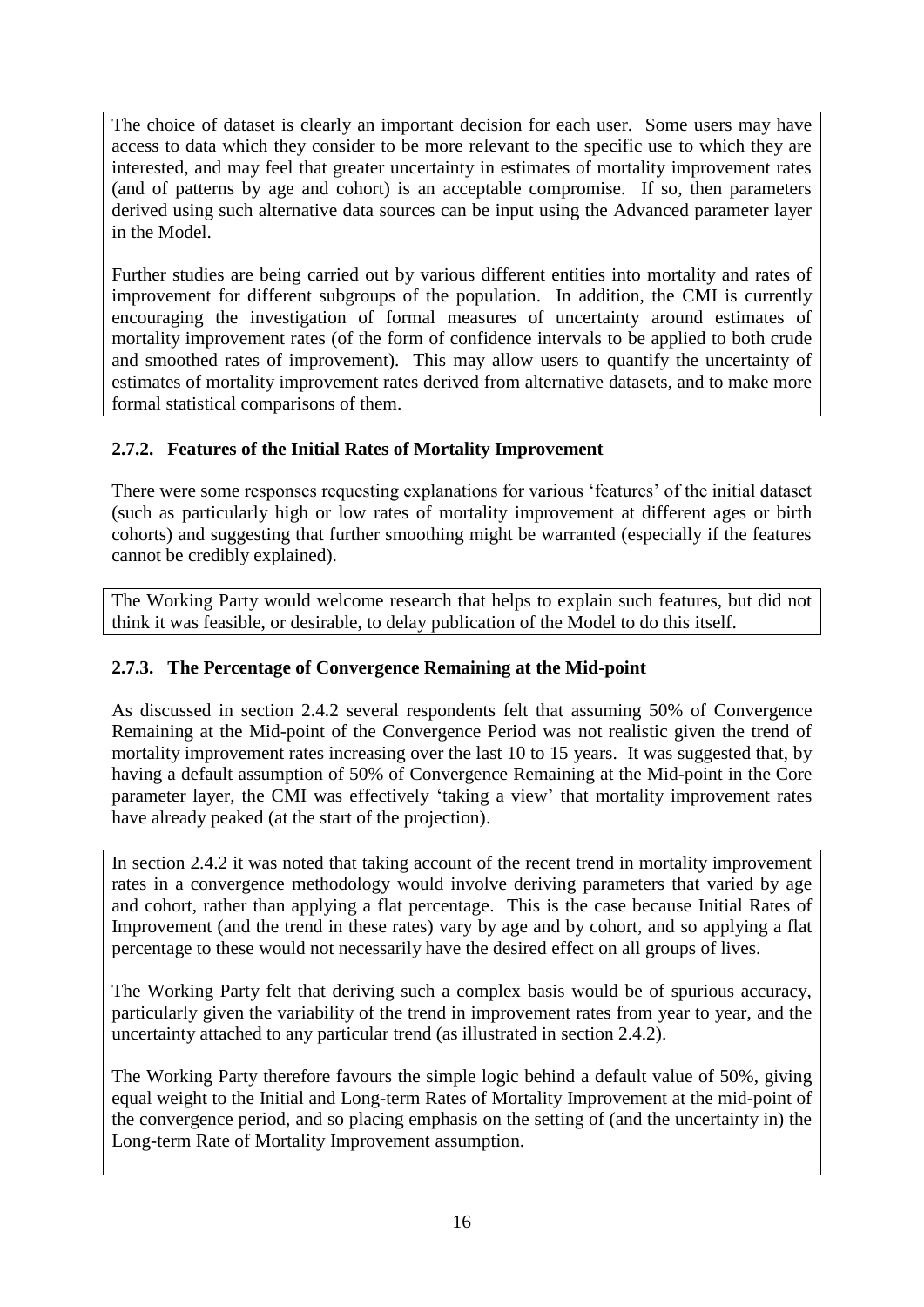Figure 1 in Section [2.4.2](#page-8-0) also illustrates possible emerging, but inconclusive, evidence of mortality improvement rates appearing to level-off. In the view of the Working Party this further strengthens the case for the current default value of 50%.

## **2.7.4. The Default Tapering to Zero of Mortality Improvement Rates at High Ages**

There were concerns expressed that the implicit assumption of 0% p.a. mortality improvements at very old ages (above 120) was hard to justify. However, the majority of respondents favoured the concept of tapering rates of improvement at older ages, subject to concerns that this assumption (that is, the start and end ages for of the tapering to zero) should be kept under review over time.

This assumption will be kept under review for future versions of the Model.

## <span id="page-16-0"></span>**2.7.5. Age/Period and Cohort Components of Initial Rates of Improvement**

A few respondents expressed a concern that the split between Age/Period and Cohort Components was somewhat arbitrary. Although the Working Party had carried out some testing, at key ages, and deduced that the assumed split was not material, one respondent provided some calculations showing that this could be more significant at younger ages (say those who will reach age 65 in 10 or 20 years time). This respondent also requested that the tools used to create the split be published to allow further scrutiny.

These comments were noted, and it was decided that further research into this matter should be carried out when the Model is next reviewed. However, the Working Party did not consider it feasible to review this assumption, or to publish further data or tools (for example the tool used to derive the Age/Period and Cohort Components of Initial Improvement Rates) within the target timescale for releasing this Paper and the updated version of the Model.

## **2.7.6. The Constant Addition to Long-term Rate of Improvement (even at older ages)**

One respondent was concerned that applying a constant addition to the Long-term Rate of Improvement at older ages (up to and including age 150) may result in a projection with a significant proportion of people assumed to live beyond the highest age achieved to date (i.e. 122 years in the case of Madame Calment). It was suggested that this addition should tend to zero at older ages, and perhaps be included as an Advanced parameter.

On balance, on grounds of simplicity, the Working Party decided to keep the Constant Addition the same at all ages.

## **2.7.7. Other Comments on Parameter Default Values**

Other comments raised in this section included:-

- Could additional default base tables be included (in particular, the  $R*V00$  tables)?
- Could a parameter be added to allow a certain percentage of the base table to be used?
- Could illustrative parameterisations for extreme scenarios be provided? For instance, to replicate the views of Professor Olshansky, or De Grey?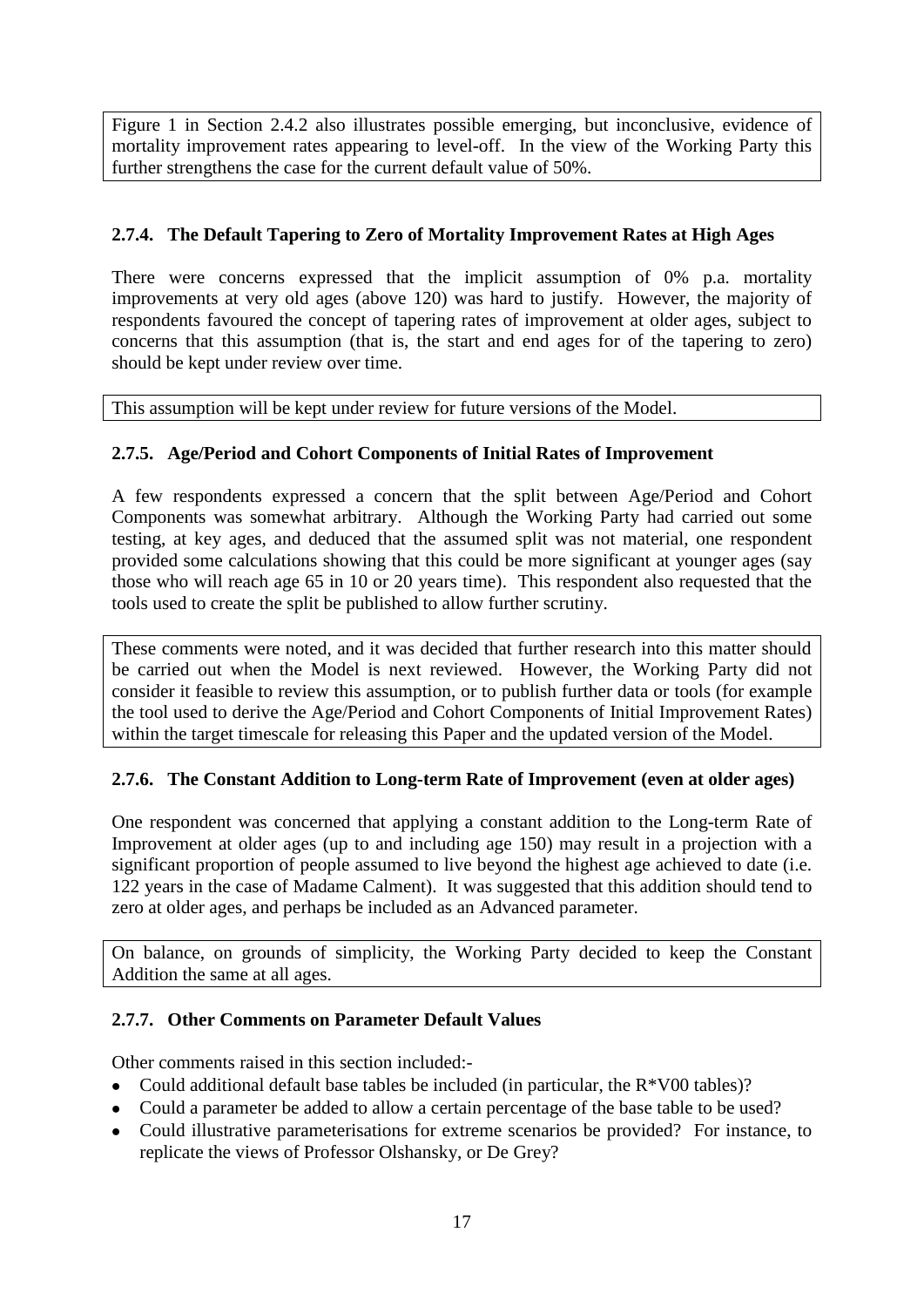These comments were noted, but the Working Party did not feel it was possible to prioritise work such as this in advance of publication. In particular, under the Advanced parameter option it is fairly straightforward for any user to add in a base table, or a percentage of a base table of their choice.

### <span id="page-17-0"></span>**2.8. Question (g): Naming Convention**

*Do you have any comments or suggestions on the proposed naming convention?*

Respondents indicated general support for the proposed naming convention for the Core Projections, and also for the informal convention used in the Model for naming the Advanced Projections. However, various comments and suggestions were made in respect of both the Core and the Advanced naming conventions, as set out below.

#### **2.8.1. Core Projections**

Particular suggestions or requests received included:-

- The year of issue of the Model, or the last year of the data, should be reflected in the name of the Model and Core Projections;
- If alternative datasets are made available, the naming of Core Projections should make clear which dataset has been used;
- $\bullet$   $\Delta M$ , or  $\Delta F$  could be used as a more succinct way to specify gender;
- The names should be made more consistent with the naming convention in the CMI Library of Mortality Projections.

#### **2.8.2. Advanced Projections**

There were some comments that the naming of the Advanced Projections should be standardised, as there are many circumstances where it is essential that actuaries are able to exactly replicate assumptions used by other actuaries.

#### **2.8.3. Intuitive Common Usage Names**

In addition, the CMI was challenged to develop projection names with greater intuitive meaning (for non-actuaries) and to find a more "catchy" name to encourage an easily accessible common language.

The Working Party considered the suggestions made, and decided to name the projections the "CMI\_" projections of mortality improvement rates. Projections from the first live version of the Model, issued alongside this paper in 2009, will be called the "CMI\_2009" projections, and the individual Core Projections will be called 'CMI 2009 M  $[a\%] + c\%$ ' and "CMI\_2009\_F  $[a\%] + c\%$ ", for males and females respectively, where a% is the long term rate and c% is any constant addition (omitted if zero).

The Working Party considers that 'CMI\_2009' conveys more information and will be more readily adopted into common use than "CPMv1.0" (the naming convention set out with the prototype Model). Direct reference to "CMI" rather than the more complex acronym "CPM" (CMI Projections Model) seems sensible. "2009" conveys the year of publication of the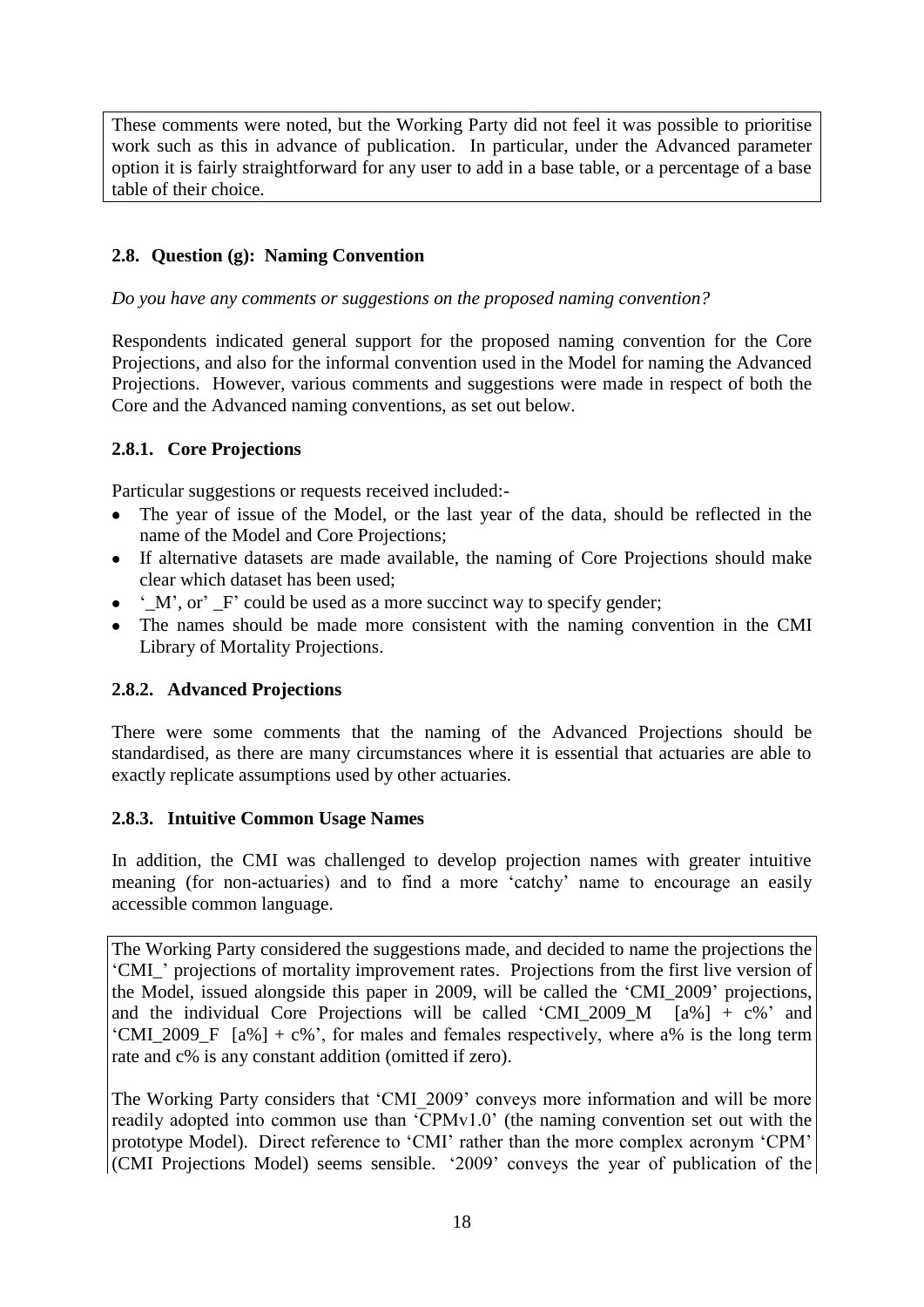Model and so gives more sense of its currency than a version number (given that no more than one version of the Model is expected to be issued per year). Year of issue is preferred over any direct reference to the "data year" as the latter is considered to be laden with problems (for example, if alternative datasets are incorporated in future).

## <span id="page-18-0"></span>**2.9. Question (h): Use of the Model**

*Do you anticipate you would use the Model in practice? If so, for what purpose would you use it?*

All respondents indicated that they do plan to use the Model, either directly to produce mortality projections, or as a means of benchmarking and communicating with regard to the strength of alternative mortality projections.

The Working Party was encouraged by this response, strengthening the mandate to proceed with the launch of a first, live version of the Model alongside this paper.

#### <span id="page-18-1"></span>**2.10.Question (i): Future Development of the Model**

*Do you have any thoughts on how the proposed Model should be developed in the future?*

A number of areas were suggested for future developments, as set out below.

The Working Party's responses to some of these specific points are included below. As a general point, the Working Party would welcome further research in all these areas, but did not consider it feasible to advance on any of these issues within the target timescale for publishing this paper and the associated version of the Model.

Further detail on the proposed plans for the development of the Model in the future is given in section 5.

#### **2.10.1. Analysing and Projecting Mortality Changes by Cause of Death**

Many respondents indicated that they would welcome further research into changes in rates of mortality improvement by cause of death, and the development of scenarios or tools linking aggregate mortality projections to changes in mortality rates by cause of death.

#### **2.10.2. Alternative Datasets**

There were also many calls for further research into current rates of mortality improvement (and long-term rates of improvement) for different sub-groups of the population, for instance pensioners and different socio-economic classes.

#### **2.10.3. Drivers of Mortality Change**

Some respondents wanted to see further analysis on the drivers of mortality change, especially for cohort features.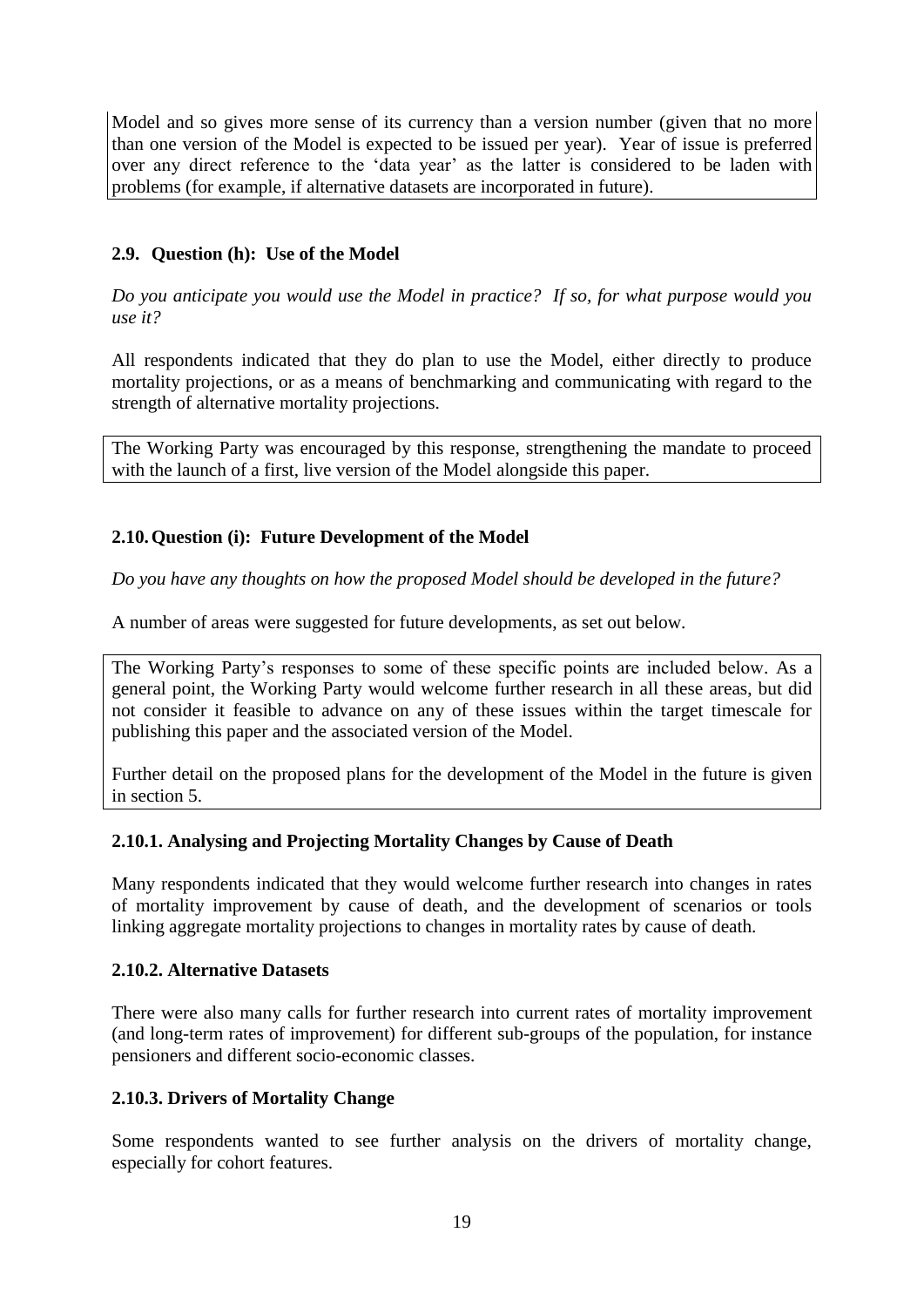#### **2.10.4. Long-Term Rate of Mortality Improvement**

The CMI was requested to keep the analysis, presented in Working Paper 39, on long-term rates of mortality improvement up-to-date, and some respondents also requested further guidance in setting the Long-Term Rate parameters. One respondent suggested that this could be supported via links to relevant papers and articles, so the CMI would not be promoting any particular value for the Long-Term Rate.

#### **2.10.5. Parameterisation of the Convergence Process**

Further analysis was requested to support the parameterisation of the convergence methodology.

The Working Party has provided more details of the reasoning behind the choice of convergence parameters in section [2.4.2.](#page-8-0) However, it recognises that further research could most usefully be carried out in this area.

#### **2.10.6. Further Research and Development of Stochastic Mortality Models**

Most respondents were content that the Model should be deterministic; however there were requests that it should be developed further to include a stochastic option, or that an alternative stochastic tool be developed. One respondent suggested that the CMI seemed to be "backing away" from stochastic models by withdrawing the illustrative projections software, coupled with the release of this deterministic prototype Model.

It is not the CMI"s intention to back away from stochastic models, and the CMI would welcome further research into this area.

The illustrative projections software was withdrawn only due to technical issues, namely that the software did not work with the latest versions of R and the interface from Excel. In the light of continuing occasional requests for the software and the response to this consultation, the CMI will again make the software available on request, but it will be the responsibility of users to locate versions of R and the R(D)COM interface compatible with the software.

#### **2.10.7. Other Suggestions for Further Research and Development**

In addition, the following suggestions were made, each by one respondent:-

- The method of modelling should be extended to other territories (e.g. Ireland).
- It would be useful to provide illustrative calculations for contingent spouse"s annuities as well as single life annuities.
- <span id="page-19-0"></span>It would be helpful if users could (further) tailor outputs from the Model (such as amending scales on charts, etc.).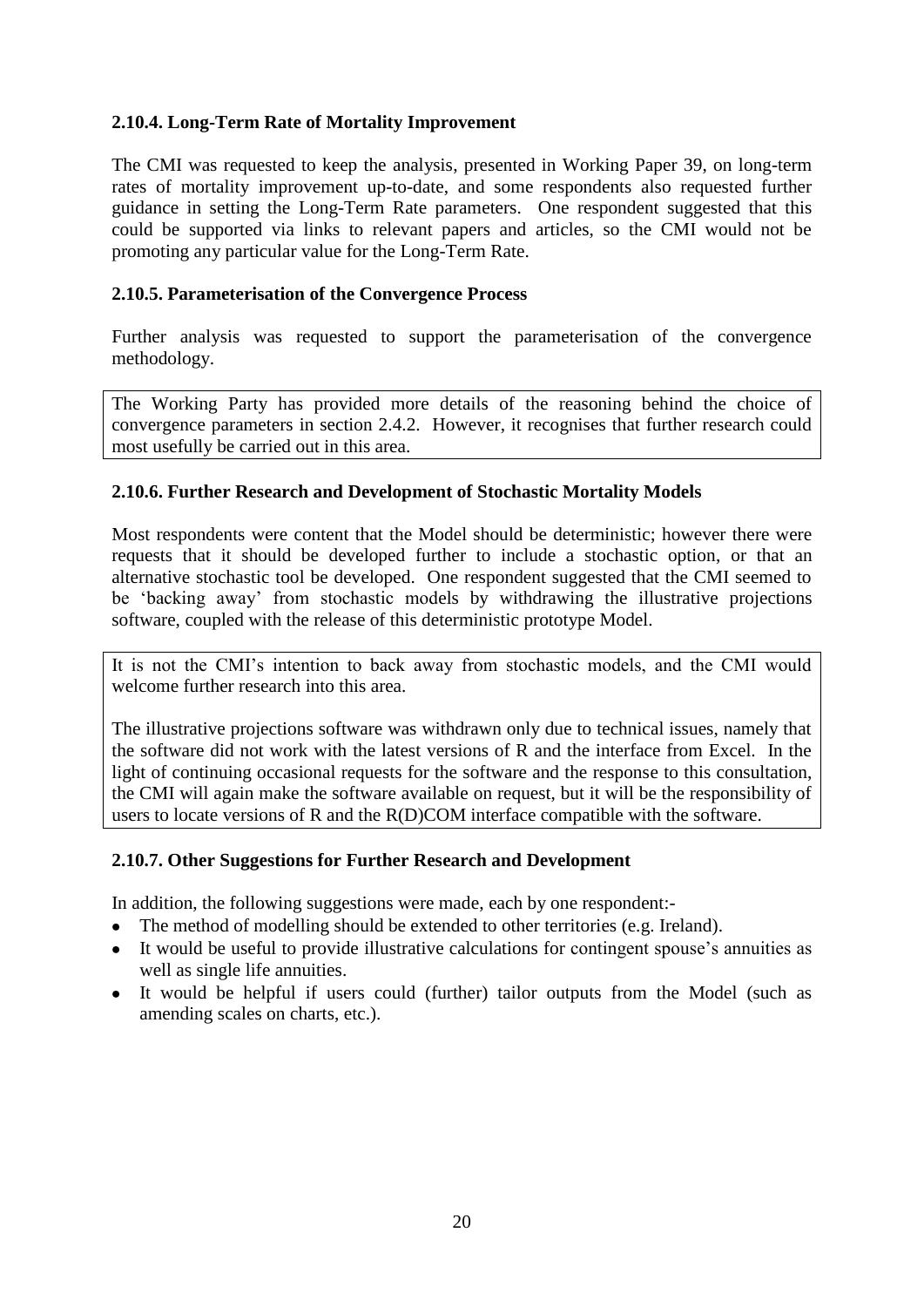### <span id="page-20-0"></span>**2.11.Question (j): Maintenance of the Model**

*Should the CMI maintain the proposed Model as new data becomes available? If so, should this be each year, or at some lesser frequency?*

A variety of views were expressed by respondents, some arguing for frequent updates, and others believing the Model should be updated less often.

Those suggesting frequent updates argued that the Model should include the latest data, soon after it becomes available, to avoid becoming out of date as the Interim Cohort Projections have done. It was also noted that including the latest available data would allow emerging patterns to be incorporated in a timely way.

Other respondents felt that the Model should be robust enough not to require constant updating, and that less frequent updates would avoid potential confusion caused by multiple versions being used in the market, and increase the credibility of the Model in use. Some respondents commented that annual updates could cause confusion, particularly in pension scheme valuations where 12 months often pass between first discussing the assumptions and the scheme valuation being signed off.

There was also a request that the CMI should provide assurances that the default parameters (other than the Initial Rates of Mortality Improvement) had been sufficiently stress-tested to ensure they would remain relatively static over several years so that frequent revisions to the Model would not be required.

It was also suggested that the CMI should, perhaps, offer an initial period of stability once the first "live" Model is released before carrying out any updates, to allow firms time to incorporate the Model in their work.

The Working Party considered these responses, and proposes the following, noting that a balance needs to be struck between competing pressures for more or less frequent updates:-

Default Initial Rates of Mortality Improvement for Core Projections, will be updated annually, when new data becomes available. This is to ensure that the Model stays up-todate, and to avoid the possibility of emerging patterns not being incorporated in a sufficiently timely manner, potentially damaging the credibility of the Model, and indeed of the Actuarial Profession more generally.

The Model released alongside this paper, in November 2009, reflects the latest ONS data for the England & Wales population. Assuming the ONS continue to release such data around September in each year, it is hoped that the Model can be updated and re-issued around the end of October each year to enable users to access the revised version of the Model for yearend valuations.

The Working Party has noted that moving the Initial Rates forward one year brings an implicit question on the period of convergence to Long-Term Rates: should the length of the convergence period(s) be maintained, moving the end-point on a year, or should the endpoint (the year(s) from which the Long-Term Rate applies) be fixed? The former approach is driven by recognising updated patterns of Initial Rates and the period over which they might be expected to run off; the latter approach is driven by a fixed-time view of the start-point for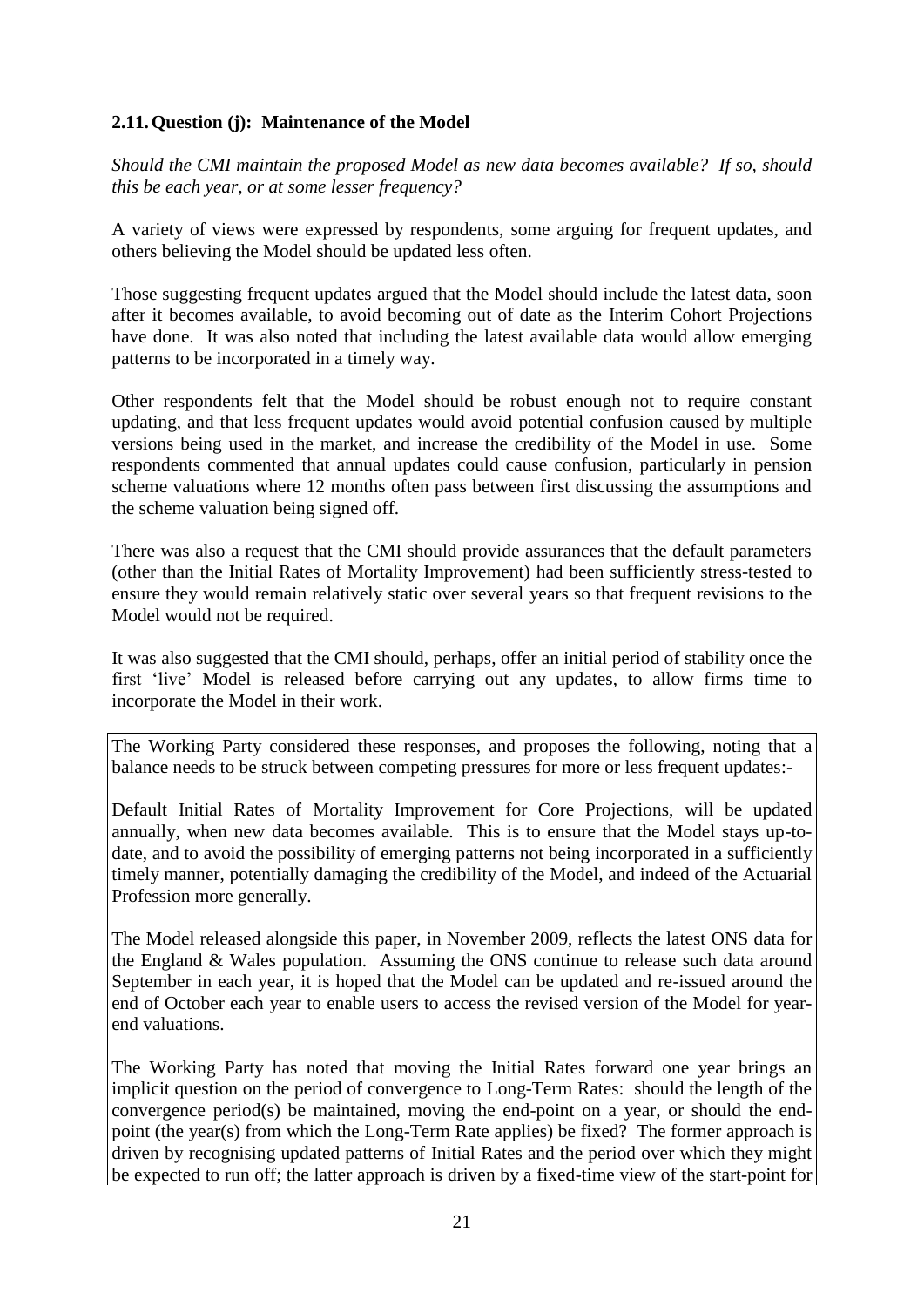the Long-Term Rate (until it is next reviewed). For the version of the Model released alongside this paper, the length and pattern of convergence periods have been maintained from the prototype Model. However, the Working Party recognise that there are pros and cons to both approaches, and this issue will be considered further in time for the proposed annual update in 2010.

The Model structure, and other default parameters, will be reviewed less often to give continuity, encourage confidence in the Model design, and to reduce costs. Reviews will be undertaken when significant new features appear in the data, or to reflect changes in expert or market views, but no less frequently than every five years.

### <span id="page-21-0"></span>**2.12.Question (k): Other Comments**

*Do you have any other comments?*

### **2.12.1. Back-testing**

Some respondents would like the Model to be hind-casted, or back-tested, to give an idea of how "reliably" the Model might have performed in past conditions.

The Working Party felt that objective back-testing of the Model is not possible as key parameters, in particular the value assumed for the Long-Term Rate of Mortality Improvement, are not directly data driven and we cannot know what values would have been set historically. However, it was agreed that there would be some merit in taking the Model back 10 or 20 years, and then experimenting to see what parameter values would be required in order to replicate reasonably the subsequent (known) experience. There has not been time to pursue this prior to the release of this paper. However this analysis may be done in future.

#### **2.12.2. Release of Data and Tools used in Deriving the Default Parameters**

One respondent asked if the CMI could release the data and model used by the CMI to generate the smoothed rates of mortality improvements. Appreciating there may be confidentiality issues regarding the timing and release of ONS data, they feel this was essential for:-

- the sake of transparency;
- to allow users to make sensible and informed choices of parameter values; and
- to allow users to perform their own analysis using different datasets.

The CMI is in discussion with the ONS as to whether the CMI could make the data available or whether it would be better for the ONS to publish the data directly or to respond to questions as to its availability. See also the comment under section [2.7.5.](#page-16-0)

#### **2.12.3. Provision of User Training**

Some general observations were also offered stressing the need for effective training for users of the Model, and for effective communication of output from the Model.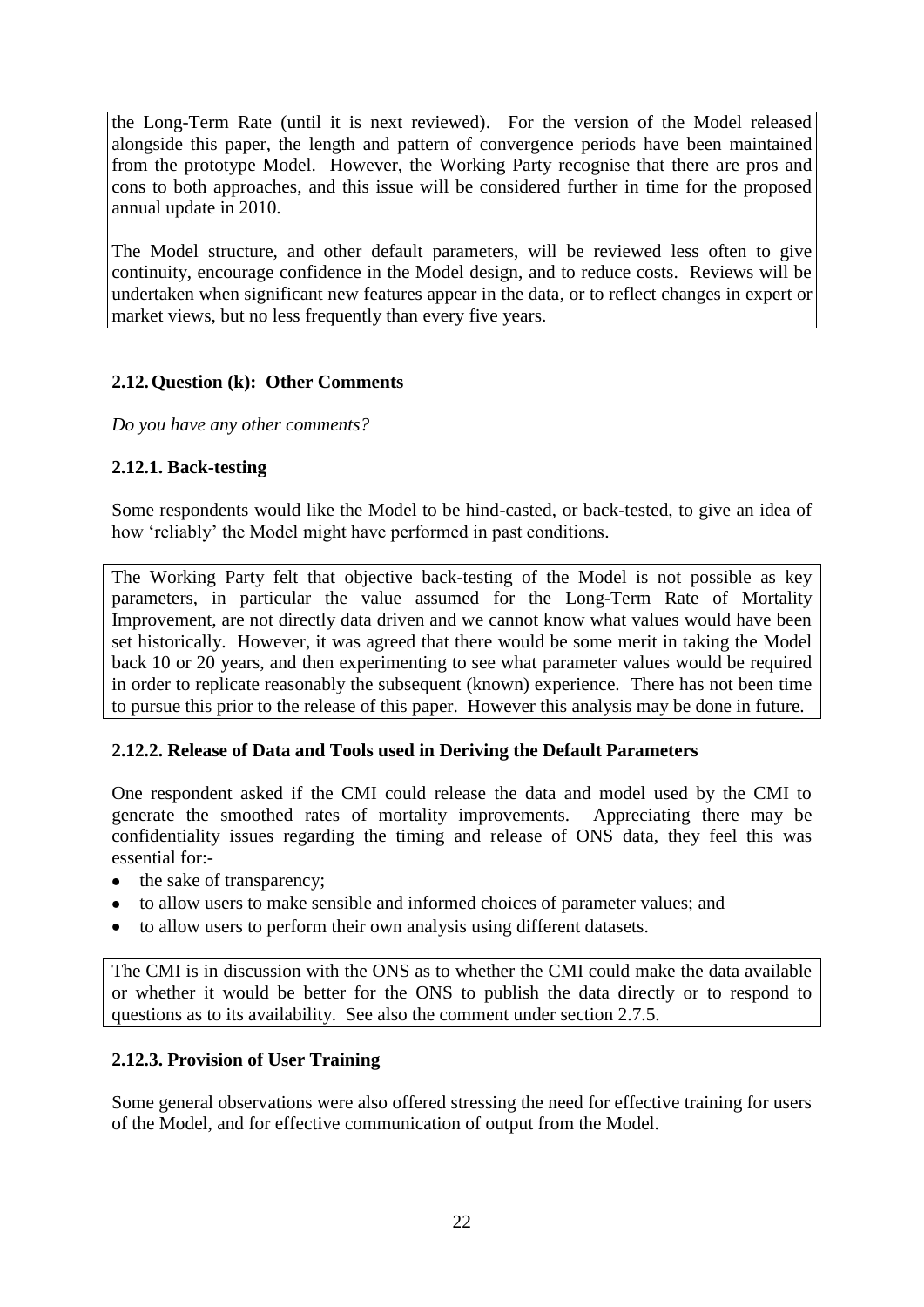CMI representatives have given a number of presentations on the projections Model in October and November 2009, designed to educate potential users. In addition, the Actuarial Profession is arranging a webinar, for 8 December 2009, so that any user will be able to attend a virtual training session on the Model (see [www.actuaries.org.uk](http://www.actuaries.org.uk/) for details).

### **2.12.4. Documentation, TAS-M, and Validation of the Accuracy of the Model**

It was suggested that the CMI should sign-off the accuracy of the Model, bearing in mind that users of the Model may be required to satisfy the requirements of the Board of Actuarial Standards as set out in their TAS M.

Extensive checking has been undertaken during the development of the Model, and the CMI is confident that it correctly produces projections from the various inputs in the manner described in the User Guide. However, the Institute of Actuaries, the Faulty of Actuaries and the CMI do not warrant the accuracy of the Model and do not accept or assume any liability for its use. Users should satisfy themselves that the Model, and the selected parameters (including any defaults applied) are suitable for whatever purpose they are using the Model.

At the time of writing TAS M has yet to be finalized, but the CMI"s current feeling is that the documentation provided in the User Guide, together with the background material contained in Working Papers 38 and 39 and in this paper, should provide sufficient documentation for most users' needs. If feedback reveals that further explanation is required in particular areas, the CMI may augment the User Guide in future.

#### **2.12.5. Status of the Interim Cohort Projections**

There were some calls for the CMI to withdraw or clarify the status of the Interim Cohort Projections in light of the publication of this new Model.

The CMI has not withdrawn work previously published (such as "old" mortality tables) and thinks it would not be appropriate to do so for the Interim Cohort Projections.

## <span id="page-22-0"></span>**2.12.6. CMI Library of Mortality Projections**

There were several comments on the interaction of the Model with the CMI Library of Mortality Projections. Some requested that if Core Projections were to be included in the Library, then so should Advanced Projections to avoid herding towards the Core Projections. Other respondents commented that only Core Projections should be included, to avoid problems in specifying exactly which Advanced parameter values had been used.

The CMI is currently considering how best to incorporate projections from the Model into the Library. In particular the difference between the Library and the Model in the approach to timing in applying mortality projections - noted in the Model"s User Guide - needs to be addressed in a clear manner.

In terms of the range of projections, the current thinking is that a small number of projections will be included and that – in addition to sample Core Projections – projections will be included using a higher value for the percentage of convergence remaining at the mid-point.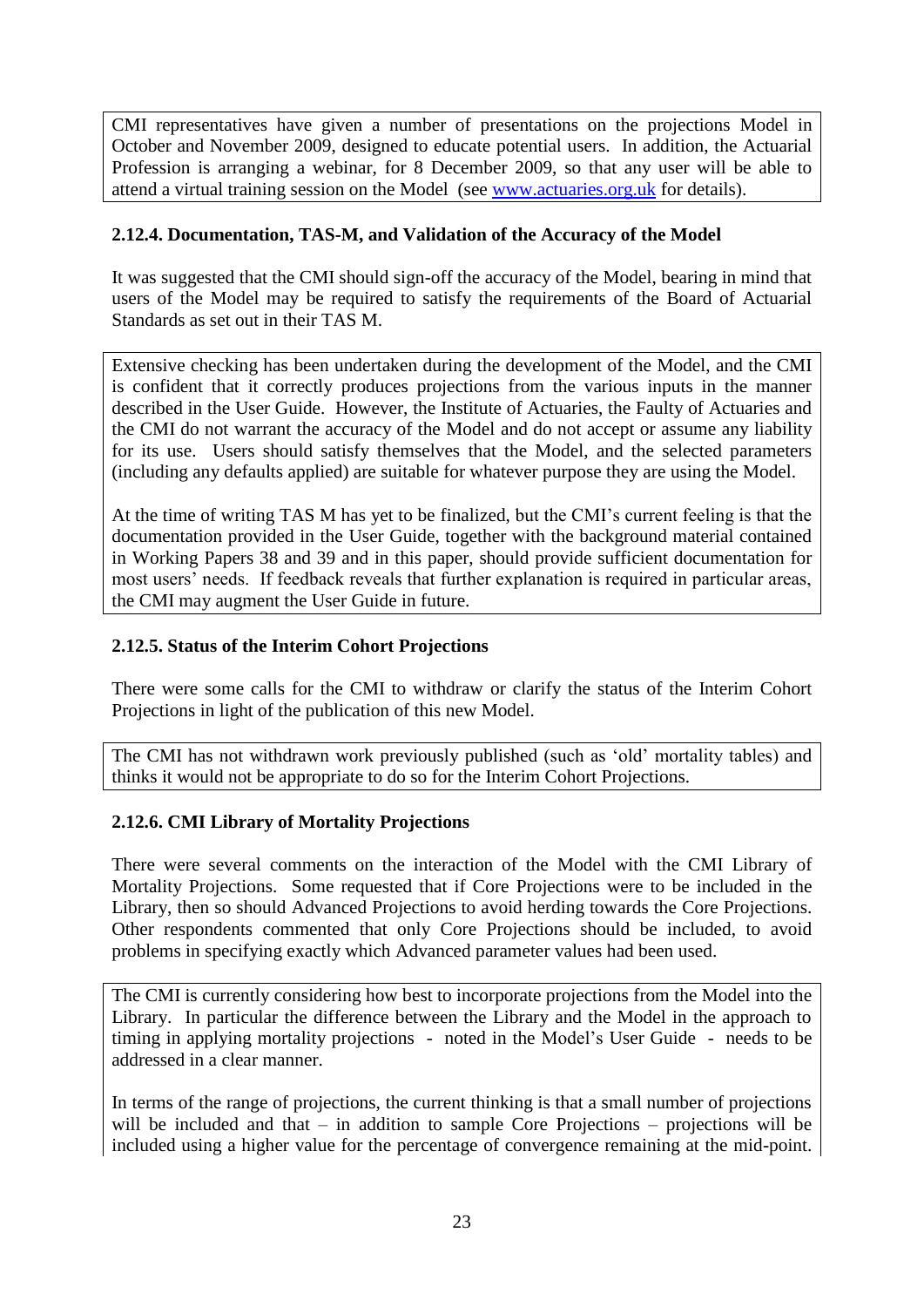This may help to demonstrate that the Model does not necessarily imply that the level of mortality improvements has peaked.

### **2.12.7. Impact on Liabilities**

One respondent noted that the mortality projection resulting from the prototype Model"s Core Projection gives a higher liability than using the Medium Interim Cohort Projection when the underpin applied to the Medium Cohort is the same as the Long-Term Rate of Mortality Improvement applied in the Model for the Core Projection. The respondent's suggestion was that this may discourage adoption of the Model. However, another respondent commented that the Model gave a lower liability than the Long Interim Cohort Projection (based on a similar approach) and suggested that could encourage adoption.

The methodology behind the Model has been given considerable thought and has been consulted on, and the Working Party does not feel that the Model should be calibrated against the outdated Interim Cohort Projections. The liabilities resulting from the Model are sensitive not only to the long-term rate, but also to the age and sex profile, and the level of initial rates of mortality improvement which will vary as the underlying data is updated.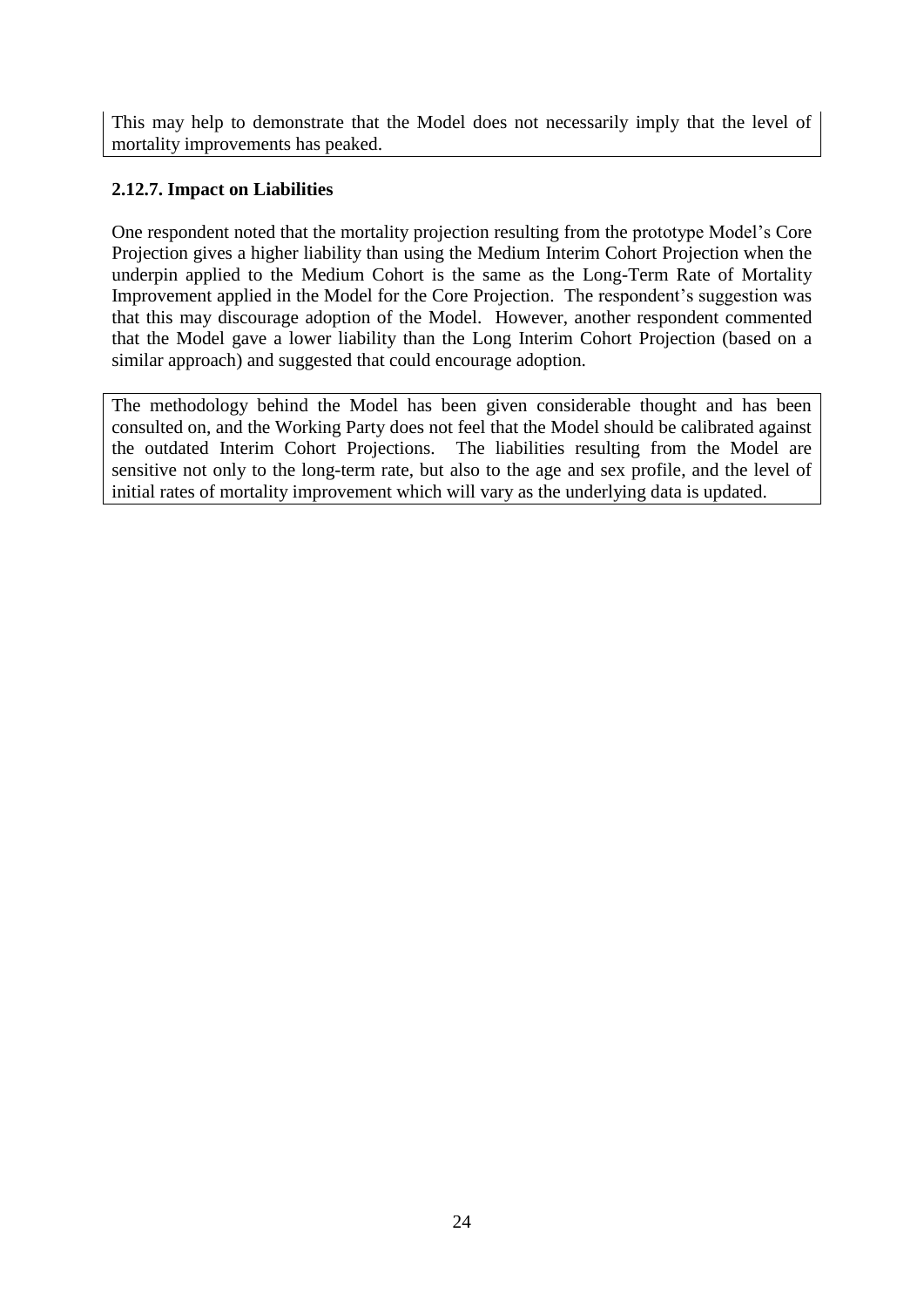## <span id="page-24-0"></span>**3. The Effect of Adding Data for Calendar Year 2008**

#### <span id="page-24-1"></span>**3.1. Changes to the Population Dataset for England & Wales**

Default values for Initial Rates of Mortality Improvement in the Core parameter layer of the prototype Model were derived from an ONS dataset for the population of England & Wales, covering calendar years from 1961 to 2007.

England and Wales population mortality data for 2008 was made available to the CMI by the ONS on 17 September 2009. The version of the Model issued alongside this paper contains default values based on the expanded dataset (i.e. 1961 to 2008), with a base year for the projection of 2006 (as opposed to 2005 in the prototype Model).

Aside from the addition of data for 2008, the ONS made some relatively minor changes to mid-year population estimates for earlier years. These affected:-

- Ages 90+ for recent years, but with some 'rippling back' to much earlier years. Some changes at these ages were expected as they occur naturally in the iterative method used to derive population estimates for the very elderly; however these changes do not have a significant impact on derived mortality rates, with the majority of changes to  $m_{x,t}$ typically being within 1% (of  $m_{x,t}$ ).
- Ages 85-89 for years 1961 to 1970. These changes were not anticipated by the Working Party and typically increase derived mortality rates during this period by around 3% (the revised values range from 100% to 106% of the original values of  $m_{x,t}$ ). However, these changes do not materially affect the estimates used for CPMv0.0, which relied more heavily on the more recent years' data, and similarly have little effect on the default parameter values produced for the revised version of the Model.

#### <span id="page-24-2"></span>**3.2. Observed Rates of Mortality Improvement to 2008**

At an aggregate level, mortality rates have fallen more slowly since 2006 than over the preceding years. This is illustrated in the following table, which shows crude annual mortality improvement rates for all-age mortality (ages 18-102, age-standardised using 2001 population estimates) for recent years:

| Year | Males   | Females |
|------|---------|---------|
| 2001 | $+3.0%$ | $+1.8%$ |
| 2002 | $+1.5%$ | $+0.1%$ |
| 2003 | $+1.8%$ | $-0.5%$ |
| 2004 | $+5.4%$ | $+6.2%$ |
| 2005 | $+2.7%$ | $+0.9%$ |
| 2006 | $+3.5%$ | $+4.0%$ |
| 2007 | $+2.4%$ | $+0.9%$ |
| 2008 | $+1.5%$ | $+0.2%$ |

#### **Table 1: Observed Crude Annual Mortality Improvement Rates England & Wales Population, ages 18-102**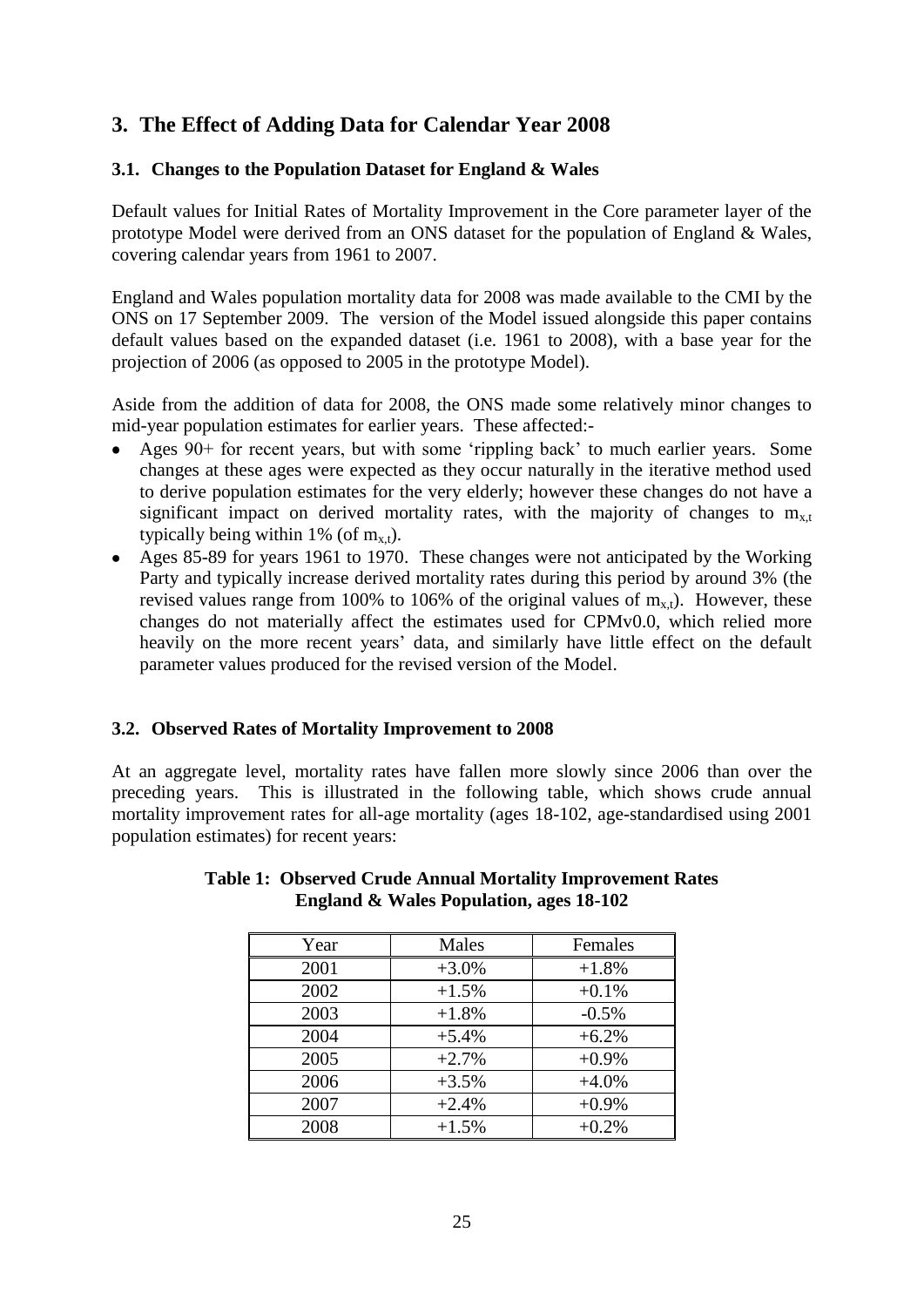As there is considerable natural variation in mortality from year from year, it is necessary to apply some form of smoothing mechanism over time in order to try to detect time trends. Although the last two years have shown a slower pace of improvement, it is difficult to discern whether the general pace of mortality change is still increasing or has peaked (as discussed in section [2.4.2\)](#page-8-0). From the analysis carried out so far by the Working Party, it is not possible to draw any firm conclusion.

#### <span id="page-25-0"></span>**3.3. Changes in Estimates of Current Aggregate Rates of Mortality Improvement**

In order to calculate default values for initial rates of mortality improvement, the Working Party fitted age-cohort P-Spline models to the extended (and revised) population dataset. As expected, the addition of a year"s data does affect the fitted surface for earlier years. The following table shows two measures of the difference in estimated mortality improvement rates for recent years - the all-age mean difference, and the all-age mean absolute difference (where the all-age means are calculated over the age range 18-102).

| comparing results for datasets $(A)$ 1901-2007 and $(B)$ 1901-2008 |                    |         |       |                             |  |  |  |  |  |
|--------------------------------------------------------------------|--------------------|---------|-------|-----------------------------|--|--|--|--|--|
| England & Wales Population, ages 18-102                            |                    |         |       |                             |  |  |  |  |  |
| Year                                                               | Mean Diff (% p.a.) |         |       | Mean Absolute Diff (% p.a.) |  |  |  |  |  |
|                                                                    | Males              | Females | Males | Females                     |  |  |  |  |  |
| 2001                                                               | $+0.03$            | $+0.02$ | 0.14  | 0.07                        |  |  |  |  |  |
| 2002                                                               | $+0.00$            | $-0.01$ | 0.16  | 0.08                        |  |  |  |  |  |
| 2003                                                               | $-0.05$            | $-0.04$ | 0.19  | 0.09                        |  |  |  |  |  |
| 2004                                                               | $-0.12$            | $-0.09$ | 0.24  | 0.13                        |  |  |  |  |  |
| 2005                                                               | $-0.21$            | $-0.16$ | 0.30  | 0.19                        |  |  |  |  |  |
| 2006                                                               | $-0.31$            | $-0.23$ | 0.37  | 0.26                        |  |  |  |  |  |
| 2007                                                               | $-0.42$            | $-0.31$ | 0.46  | 0.34                        |  |  |  |  |  |

## **Table 2: Mean Difference and Mean Absolute Difference in fitted P-Spline model Estimates of Rates of Mortality Improvement comparing results for datasets (A) 1961-2007 and (B) 1961-2008**

The differences are slightly smaller than the averages derived from the Working Party"s back-testing (see section 3.1.2 of Working Paper 39) and suggest that there is nothing too unusual about the development of the time-series data. This endorses the decision to step two years inside the edge of the data when deriving the start-point for the Model.

Figures 2 and 3 compare the Working Party's original estimates for mortality improvement rates in 2005 (based on ONS data to 2007) against revised estimates (based on data to 2008). The estimates for 2006 (based on ONS data to 2008) are also shown. The revised estimates show some modest shape changes and are generally a little lower, consistent with the highlevel data and results shown in Tables 1 and 2.

#### <span id="page-25-1"></span>**3.4. Changes in Estimates of Components of Current Rates of Mortality Improvement**

The Working Party also fitted the Age-Period-Cohort (APC) model to determine Age/Period and Cohort Components for the (new) 2006 Initial Rates of Mortality Improvement. The results and comparisons against the 2005 component rates used in the prototype Model (CPMv0.0) are shown in Figures 4 and 5.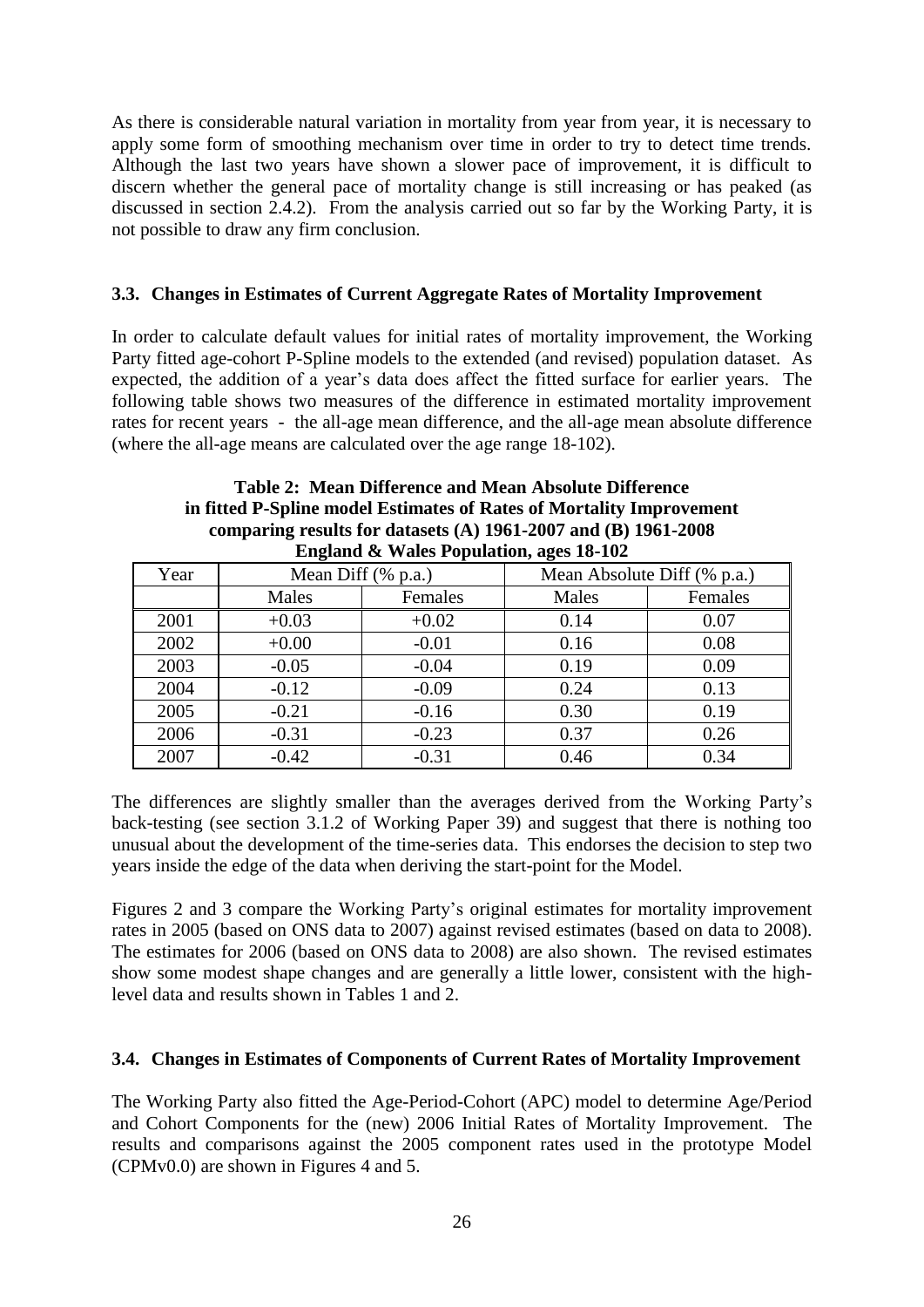

**Figure 2: Estimated Aggregate Rates of Mortality Improvement, by age and dataset Males, England & Wales Population Estimates derived by fitting age-cohort P-Spline models**



**Figure 3: Estimated Aggregate Rates of Mortality Improvement, by age and dataset Females, England & Wales Population Estimates derived by fitting age-cohort P-Spline models**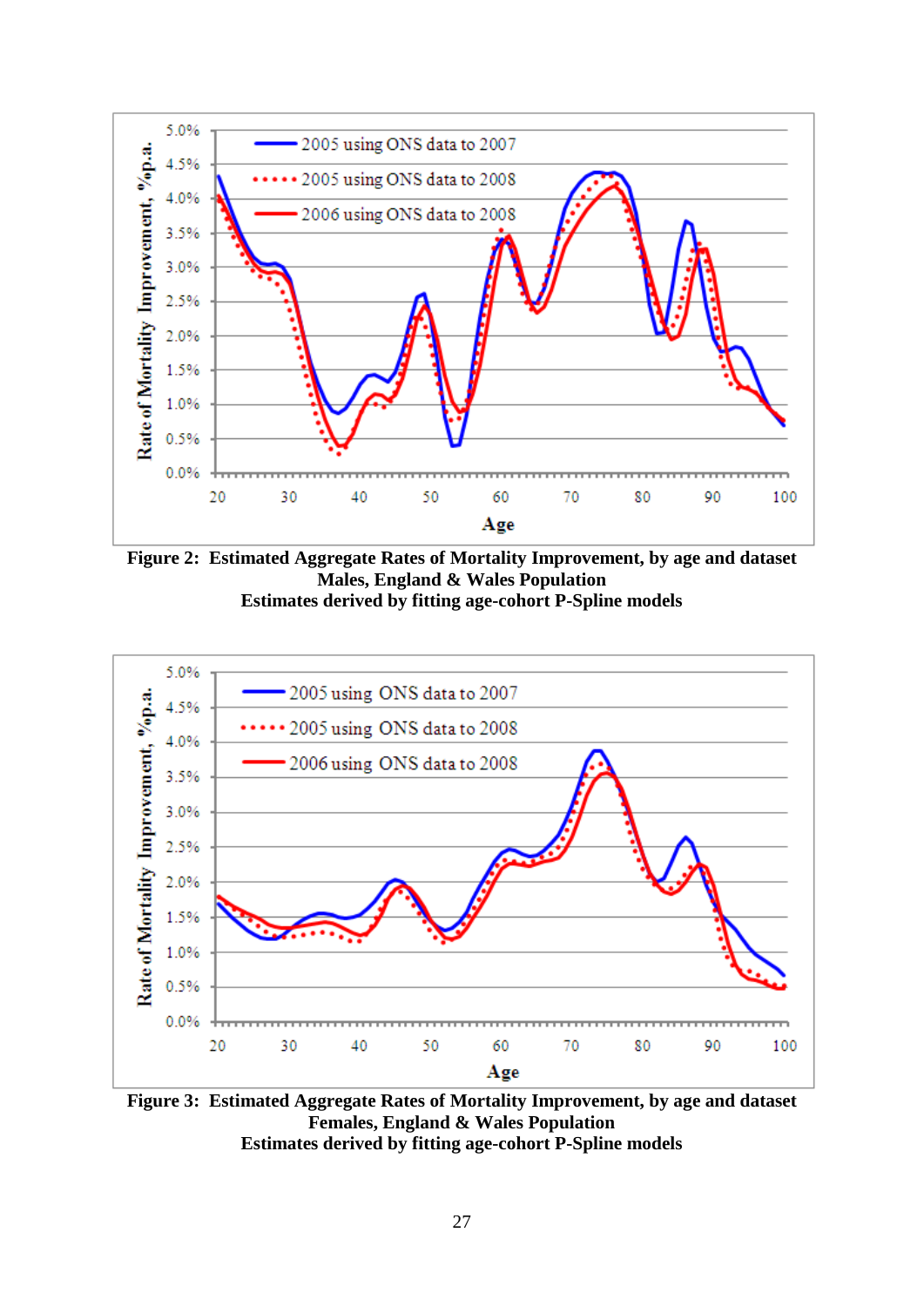

**Figure 4: Estimated Age/Period and Cohort Components of Mortality Improvement, by age and dataset; Males, England & Wales Population Estimates derived by fitting APC models to smoothed mortality improvement rates**



**Figure 5: Estimated Age/Period and Cohort Components of Mortality Improvement, by age and dataset; Females, England & Wales Population Estimates derived by fitting APC models to smoothed mortality improvement rates**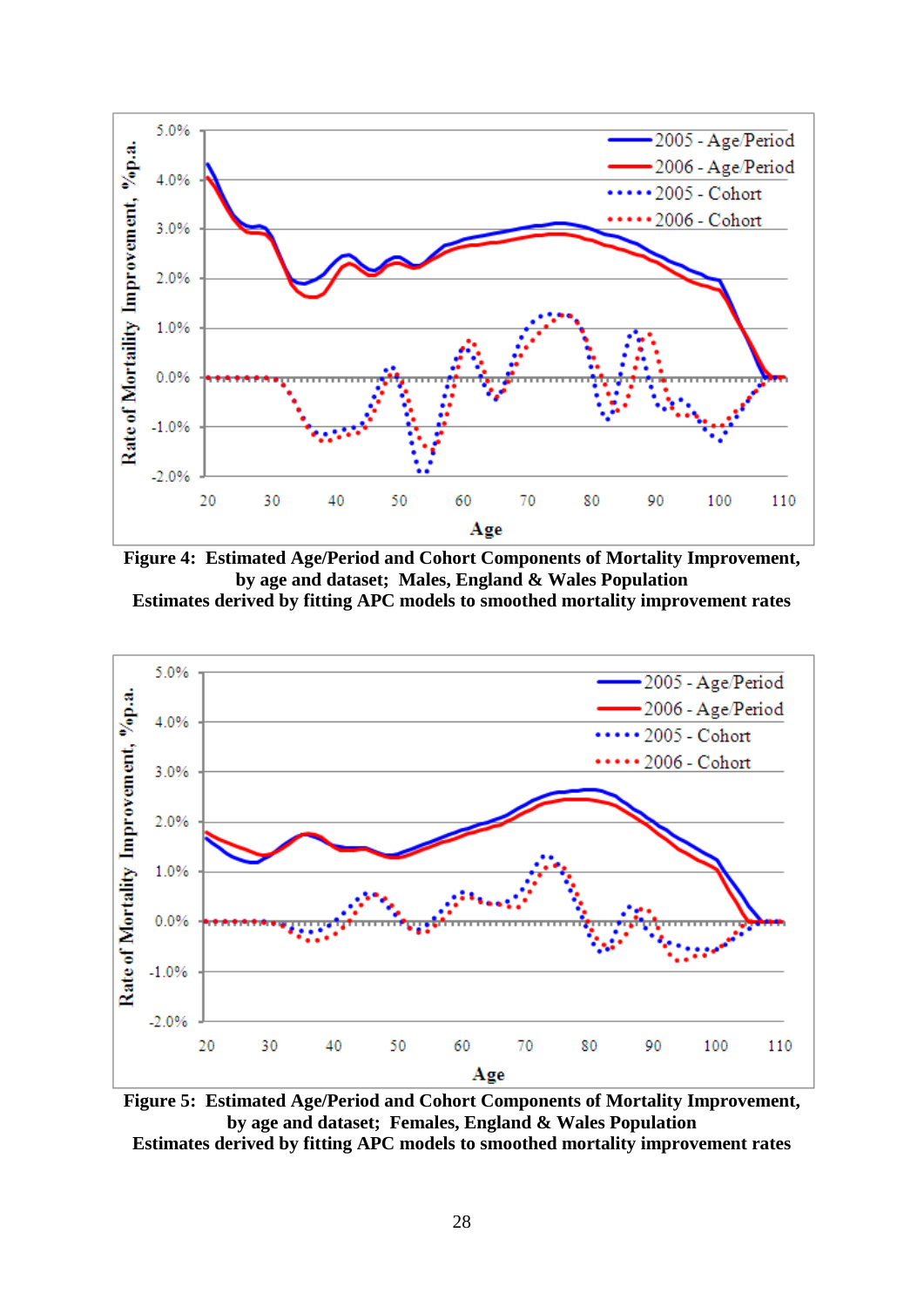Figure 6, also presented earlier in section [2.4.2,](#page-8-0) illustrates how the Period Components have changed. Extending the analysis to include 2008 data results in a marked change of shape, for the years after 2000, in the curve of derived period components of mortality improvement rates. As discussed earlier, this degree of change, resulting from the addition of one year's data, emphasises the difficulty in drawing sound conclusions regarding the current trajectory of rates of mortality improvement.



**Figure 6: Period Component of the Rate of Mortality Improvement, by year, dataset, and gender; England & Wales Population Estimates derived by fitting APC models to smoothed mortality improvement rates**

#### <span id="page-28-0"></span>**3.5. Quantification of the Effect of Reflecting Data for 2008 in the Model**

The version of the Model published alongside this paper includes Core parameter default values for Initial Rates of Mortality Improvement as at 2006, derived using population data up to 2008 - that is, taking account of an extra year"s observations in the underlying dataset compared to that used for the prototype Model "CPMv0.0".

The effect of this change is illustrated below by comparing cohort expectation of life values, for males and females, for sample model points, on the following basis:

- Like-for-like Core Projections using a Long-Term Rate of 1.5% p.a.  $\bullet$
- Base Rates of Mortality are the published S1PxA tables (as at 01/09/2002)
- Calculation Date(s) are 01/07/year.

Table 3 shows the percentage change in expectation of life values produced by the "CMI\_2009" version of the model measured against the equivalent values produced by "CPMv0.0".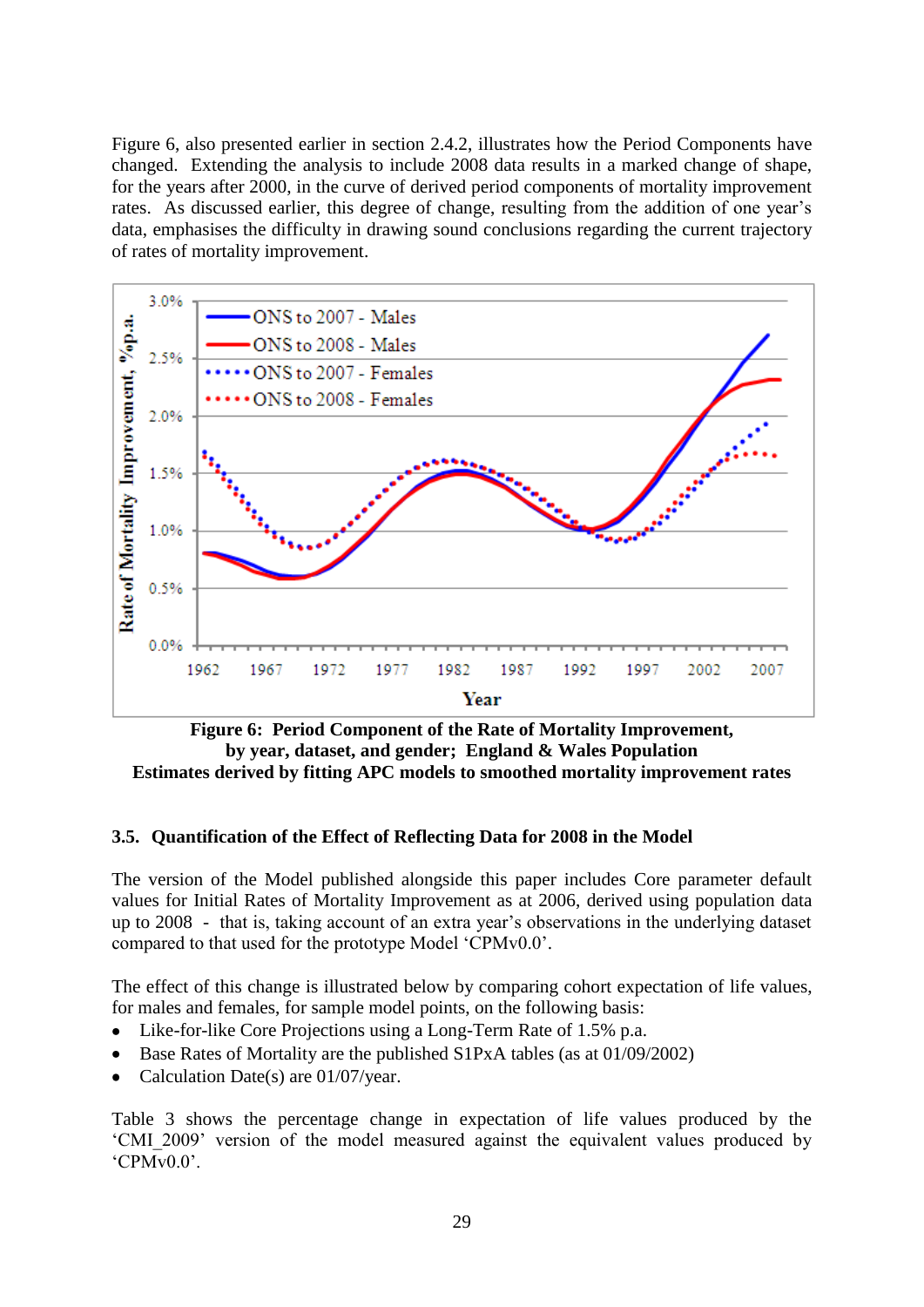| Age, x |              |         |         | Year           |         |          |         |
|--------|--------------|---------|---------|----------------|---------|----------|---------|
|        | <b>Males</b> |         |         | <b>Females</b> |         |          |         |
|        | 2009         | 2019    | 2029    |                | 2009    | 2019     | 2029    |
| 20     | $-0.1%$      | $-0.1%$ | $-0.1%$ |                | $-0.3%$ | $-0.3%$  | $-0.2%$ |
| 30     | $-0.2%$      | $-0.1%$ | $-0.1%$ |                | $-0.4%$ | $-0.3%$  | $-0.3%$ |
| 40     | $-0.2%$      | $-0.2%$ | $-0.2%$ |                | $-0.4%$ | $-0.4%$  | $-0.4%$ |
| 50     | $-0.1%$      | $-0.2%$ | $-0.2%$ |                | $-0.5%$ | $-0.5%$  | $-0.5%$ |
|        |              |         |         |                |         |          |         |
| 60     | $-0.2%$      | $-0.2%$ | $-0.2%$ |                | $-0.5%$ | $-0.5%$  | $-0.5%$ |
| 65     | $-0.4%$      | $-0.2%$ | $-0.2%$ |                | $-0.6%$ | $-0.6%$  | $-0.6%$ |
| 70     | $-0.5%$      | $-0.4%$ | $-0.3%$ |                | $-0.7%$ | $-0.7%$  | $-0.7%$ |
| 75     | $-0.6%$      | $-0.5%$ | $-0.4%$ |                | $-0.8%$ | $-0.8%$  | $-0.8%$ |
| 80     | $-0.5\%$     | $-0.5%$ | $-0.4%$ |                | $-0.8%$ | $-0.9\%$ | $-0.9%$ |
|        |              |         |         |                |         |          |         |
| 90     | 0.0%         | $-0.1%$ | $-0.1%$ |                | $-1.1%$ | $-1.1%$  | $-1.2%$ |
| 100    | 0.0%         | 0.0%    | 0.0%    |                | $-1.4%$ | $-1.4%$  | $-1.3%$ |

**Table 3: % Change in Cohort Expectation of Life for lives aged x exact on 01/07/Year Base Rates of Mortality = 100% S1PxA as at 01/09/2002 Core Projections: CMI\_ 2009 [1.5%] against CPMv0.0 [1.5%]**

Cohort life expectancies have fallen by around 0.4% on average for males and 0.7% for females (assuming a typical spread of ages within a portfolio). To put this in context, increasing the Long-term Rate of Mortality Improvement by 1% p.a. adds around 5% to Cohort life expectancies at age 65.

Further details and results of this comparison are presented in the User Guide to the Model.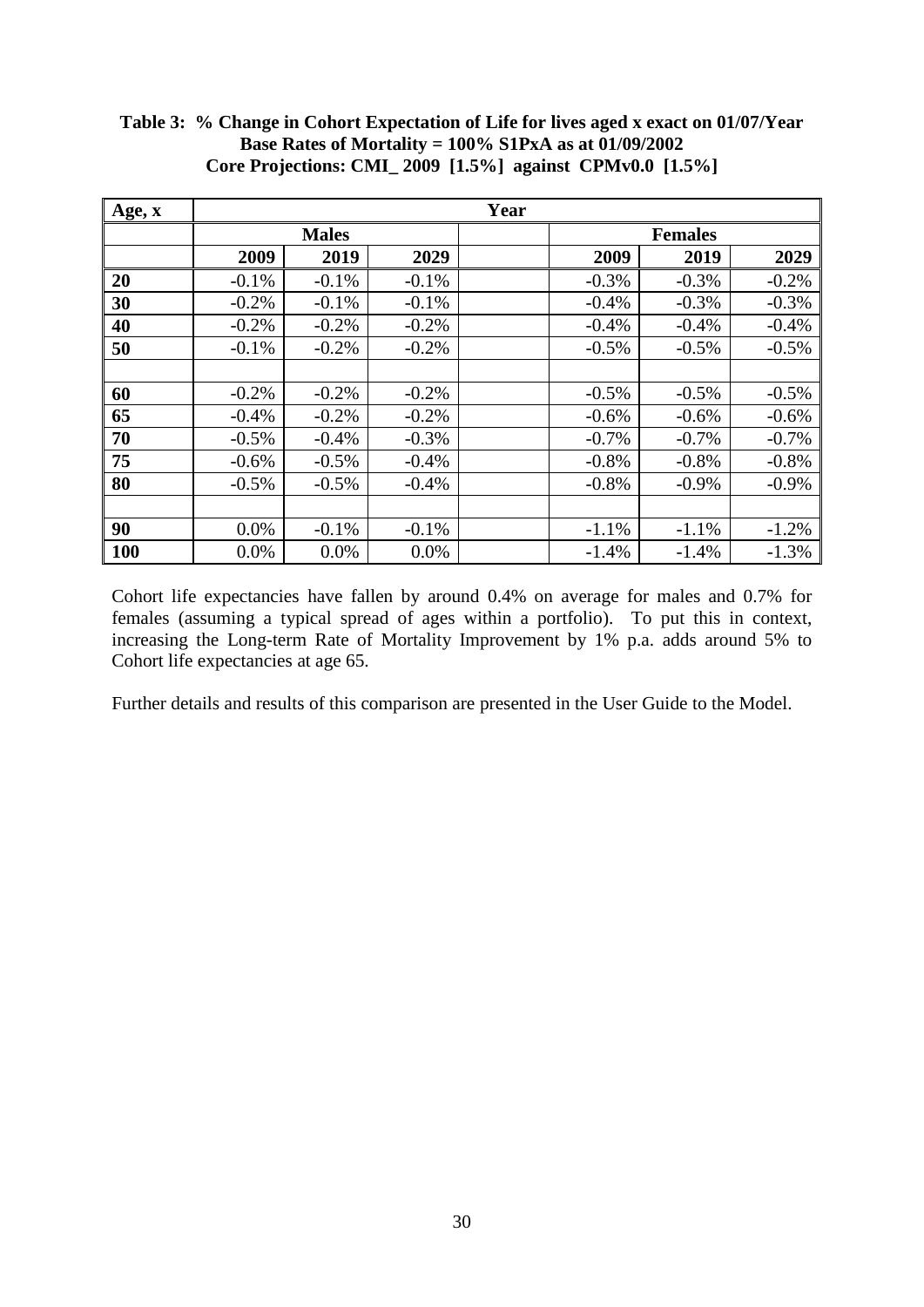## <span id="page-30-0"></span>**4. Launch of the First Live Version of the Model**

Alongside this Working Paper, the CMI has published the first live version of the Model, to be referred to as 'CMI\_2009', together with a User Guide and a spreadsheet containing the results of a series of parameter sensitivity tests.

This section briefly sets out the changes that the Working Party has made to these items in the transition from the prototype Model "CPMv0.0" to the first live version "CMI\_2009".

## <span id="page-30-1"></span>**4.1. CMI Mortality Projections Model: 'CMI\_2009'**

#### **4.1.1.Update of the Initial Rates of Mortality Improvement**

The default parameters supplied in the Core parameter layer for Initial Rates of Mortality Improvement have been updated to reflect the publication of England & Wales population data for calendar year 2008.

The revised population dataset, published by the ONS and supplied to the CMI on 17 September 2009, has been extended to include calendar year 2008 (the prototype Model used only data up to 2007) and also contains revised population estimates for some earlier years. The methodology used for deriving smoothed estimates of mortality improvement rates for the prototype Model has been reapplied to the updated data; similarly the age-period-cohort (APC) Model used to separate aggregate rates into age/period and cohort components has also been reapplied.

The effect of adding data for calendar year 2008 is covered in detail in section [3.](#page-24-0)

#### **4.1.2.Expansion of the Sample of Expectation of Life and Annuity Values Calculated**

The outputs worksheet [Sample EoL & Annuities] in the Model has been expanded by adding the facility to set a "grid" of model points (17 ages by 7 calendar year calculation dates) for which expectation of life and annuity values are calculated (on both 'cohort' and 'period' life projection bases).

This change extends the range of results shown but does not alter the values calculated.

#### **4.1.3.Change to Naming Conventions**

The naming convention for the Model and for Core Projections has been revised - see section [2.8.](#page-17-0)

#### **4.1.4.Miscellaneous**

The following minor changes have also been made:

- A warning has been added to the [Inputs] worksheet to prompt the user to enter a value  $\bullet$ for the Long-Term Rate on first use of the Model
- Minor corrections have been made to column headings and table titles where required.

These changes do not alter either the range of results shown or the values calculated.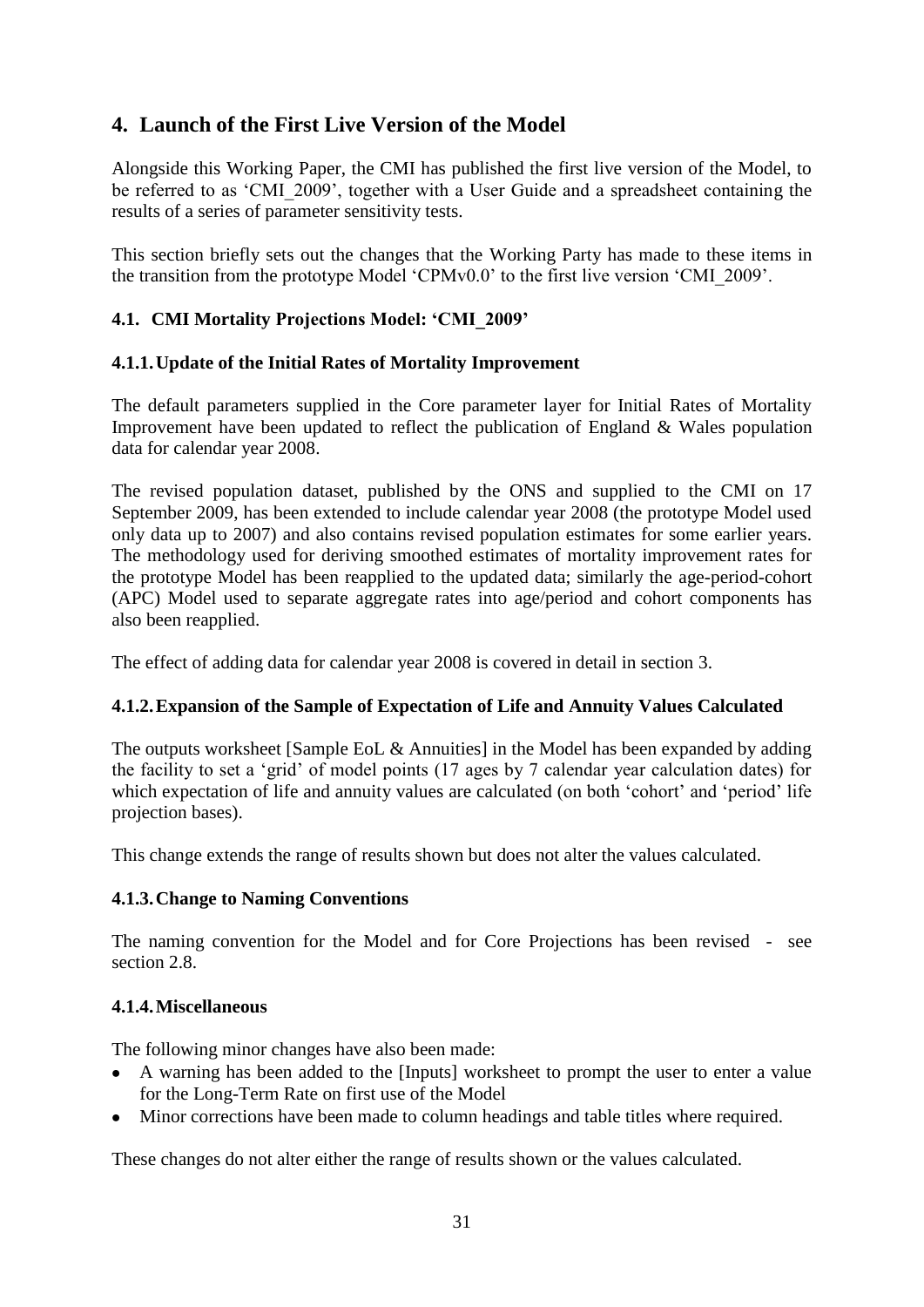### <span id="page-31-0"></span>**4.2. User Guide for 'CMI\_2009'**

The User Guide has been updated for changes to the Model and additional sections have been added to cover:-

- The derivation of default values for the Core parameter layer
- A summary of the results of parameter sensitivity tests
- A quantification of the effect of the changes from the prototype Model 'CPMv0.0' arising from the updated dataset.

For the prototype Model, the first two items were covered by Working Paper 39. However, it is deemed more appropriate for the "live" Model to have its default parameter values documented within the User Guide.

## <span id="page-31-1"></span>**4.3. Parameter Sensitivity Test Results Spreadsheet for 'CMI\_2009'**

A parameter sensitivity test results spreadsheet was issued alongside Working Paper 39 to augment the summary and commentary presented there. The spreadsheet has been updated to show the results of a similar (slightly expanded) range of tests on "CMI\_2009".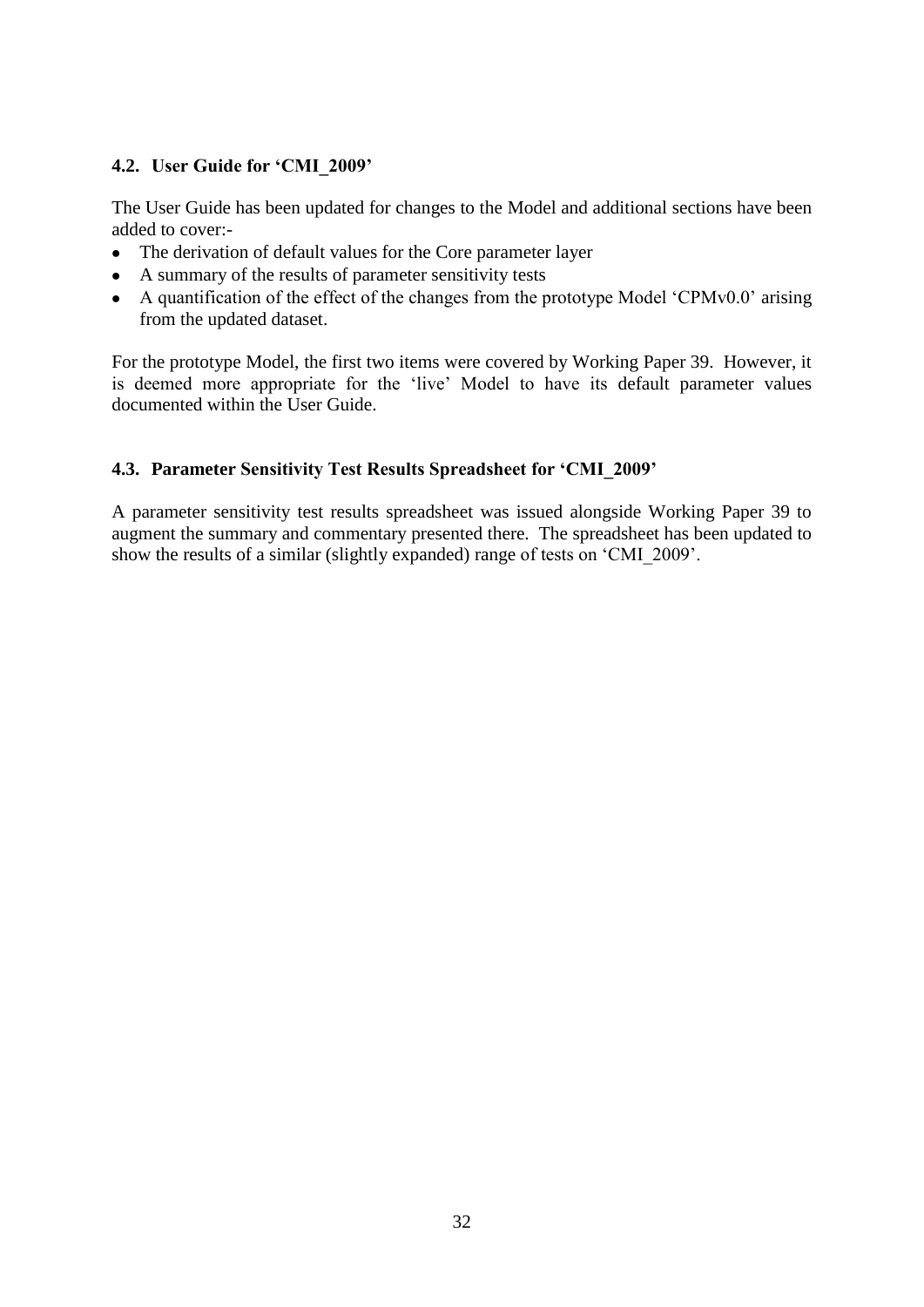## <span id="page-32-0"></span>**5. Future Work**

#### <span id="page-32-1"></span>**5.1. Regular Updating of the Model**

As outlined in section [0,](#page-19-0) the Working Party proposes that the Model should be updated annually, in particular to incorporate each successive year"s population mortality data into the default Core parameters for the Initial Rates of Mortality Improvement. Assuming the ONS continues to release such data around September in each year, it is hoped that the Model can be updated and re-issued around the end of October each year to enable users to access the revised version of the Model for year-end valuations.

In order to avoid potential confusion and the disruption of frequent changes, the structure of the Model itself and the remaining default parameter values (that is, parameters other than the Initial Rates of Mortality Improvement and associated Age/Period and Cohort Components) will only be reviewed when this is felt necessary, although a general review will be carried out every five years at the latest.

#### <span id="page-32-2"></span>**5.2. Further Research**

As discussed in section [2,](#page-6-0) there were many calls for additional research and development of the functionality of the Model. The Working Party felt that many of these requests were valid and such further work would be beneficial. However, it is not currently in a position to commit further (financial) resources to moving these issues forward and hence does not feel able to commit to a timetable of specific future developments.

The CMI will be considering such requests in the context of planning its future activities.